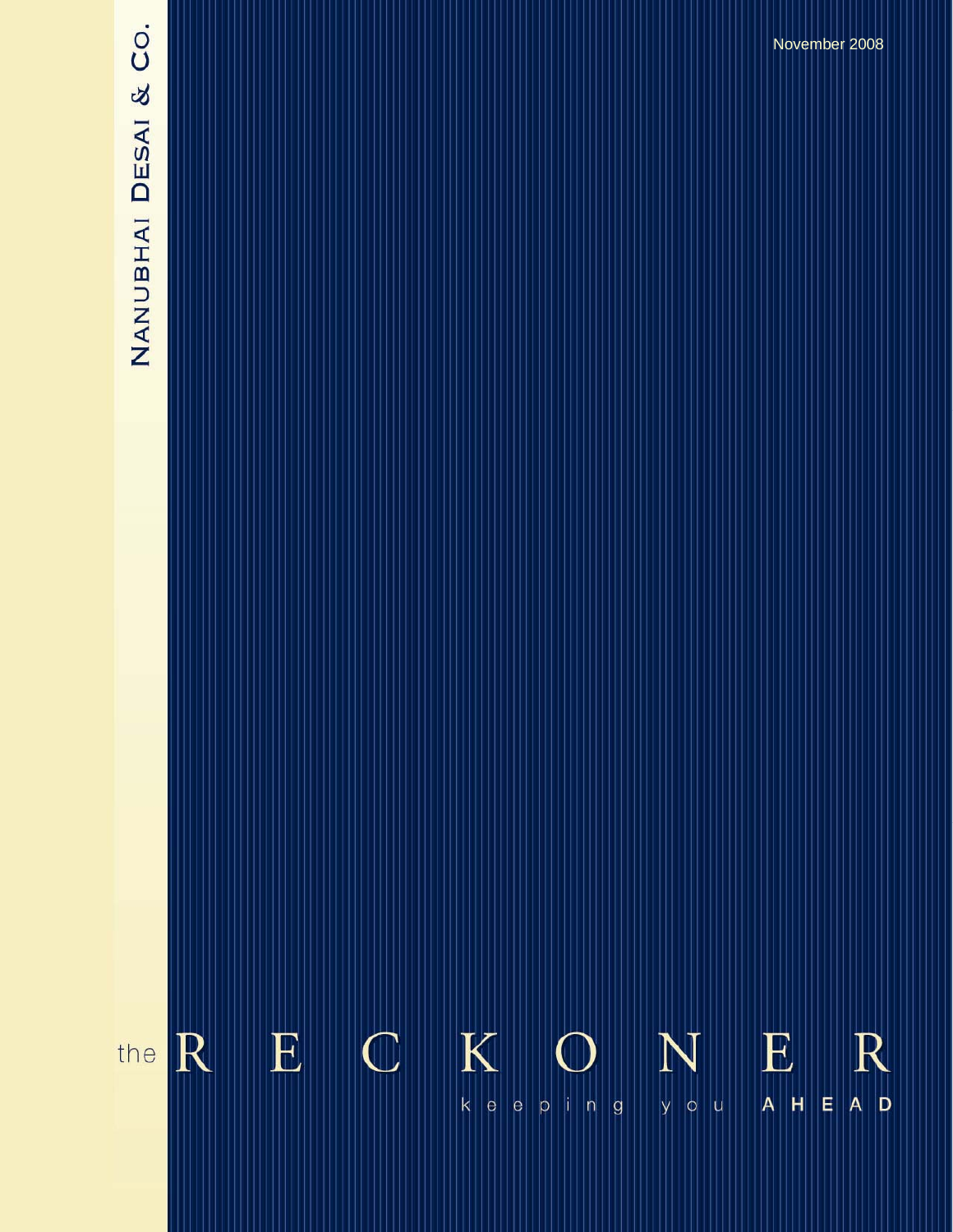# **Contents**

# **REGULATIONS GOVERNING INVESTMENTS ..23**

| DISCLAIMER AND STATUTORY NOTICE29 |  |  |
|-----------------------------------|--|--|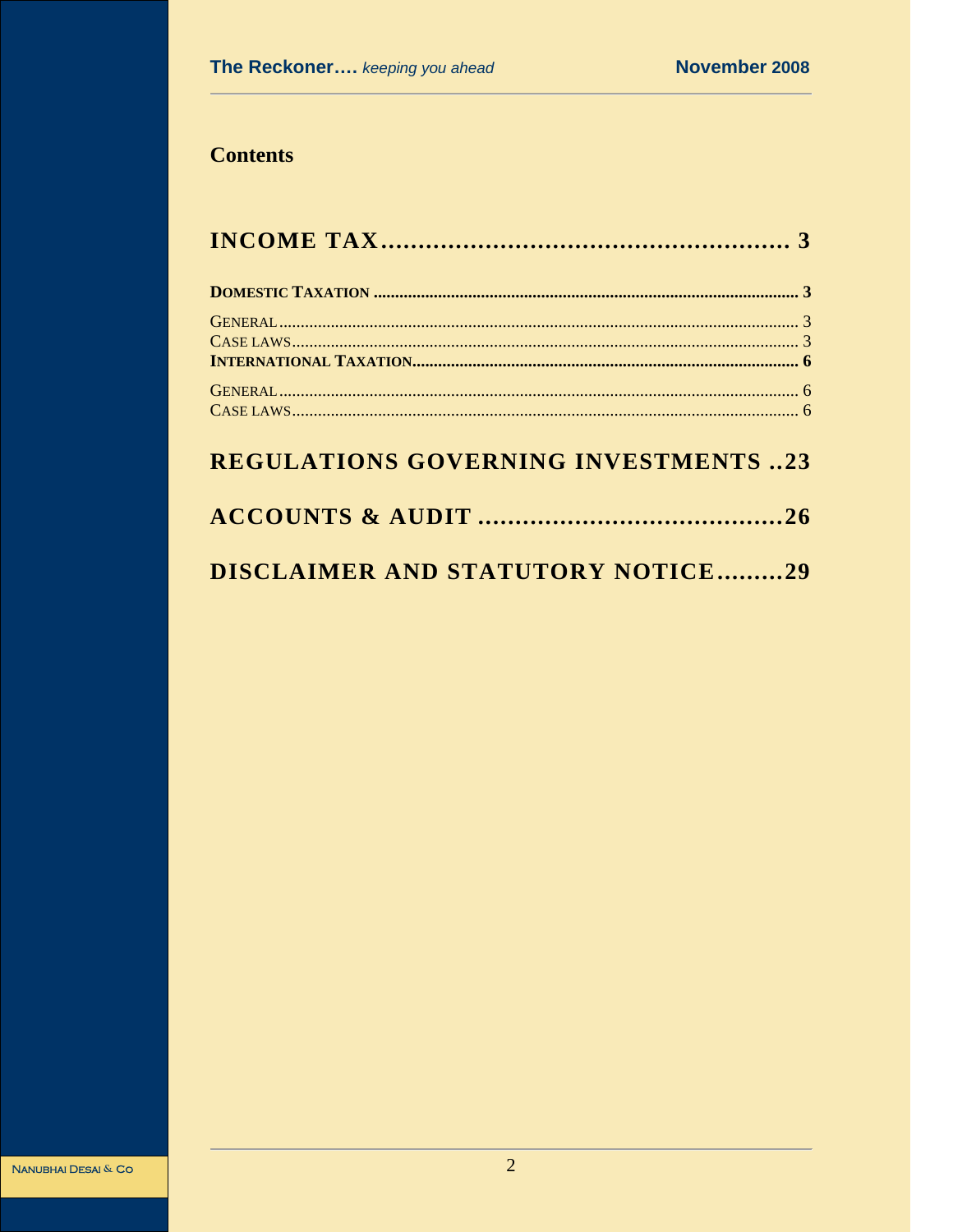# **INCOME TAX**

# **Domestic Taxation**

#### *General*

# **Substitution of Rule 6DD**

• Vide Notification 97 of 10th October, 2008 amendments have been made to the Income Tax Rules in as much as the existence Rule 6DD is substituted by new Rule 6DD. The Rule seeks to list out the case and circumstances in which a payment exceeding Rs. 20,000/- made otherwise then by account payee cheque shall be disallowed.

#### *Case laws*

# 1. **HCL COMMET SYSTEMS & SERVICES LIMITED (SUPREME COURT OF INDIA)**

# **Background and facts of the case**

The assessee is engaged in the business of trading in data communication equipment and satellite communication services. For the purposes of computing the amount of book profit under section 115 JA, for the assessment year 1997-98, the assessing officer added a sum on account of provisions for bad debts debited to the profit & loss account. The CIT (A) deleted the said addition and the said decision of CIT (A) was also upheld by the Tribunal as well as the Delhi High Court.

#### **Questions**

• The Revenue challenged the deletion by the CIT (A) of the addition of provisions for Bad Debts made by the assessing officer for the purpose of computing books profit.

# **Decision**

• The Hon'ble Supreme Court analyzed the provisions of section 115 JA and also examined its own decision in the case of Apollo Tyres Limited and concluded that the assessing officer was not justified in making the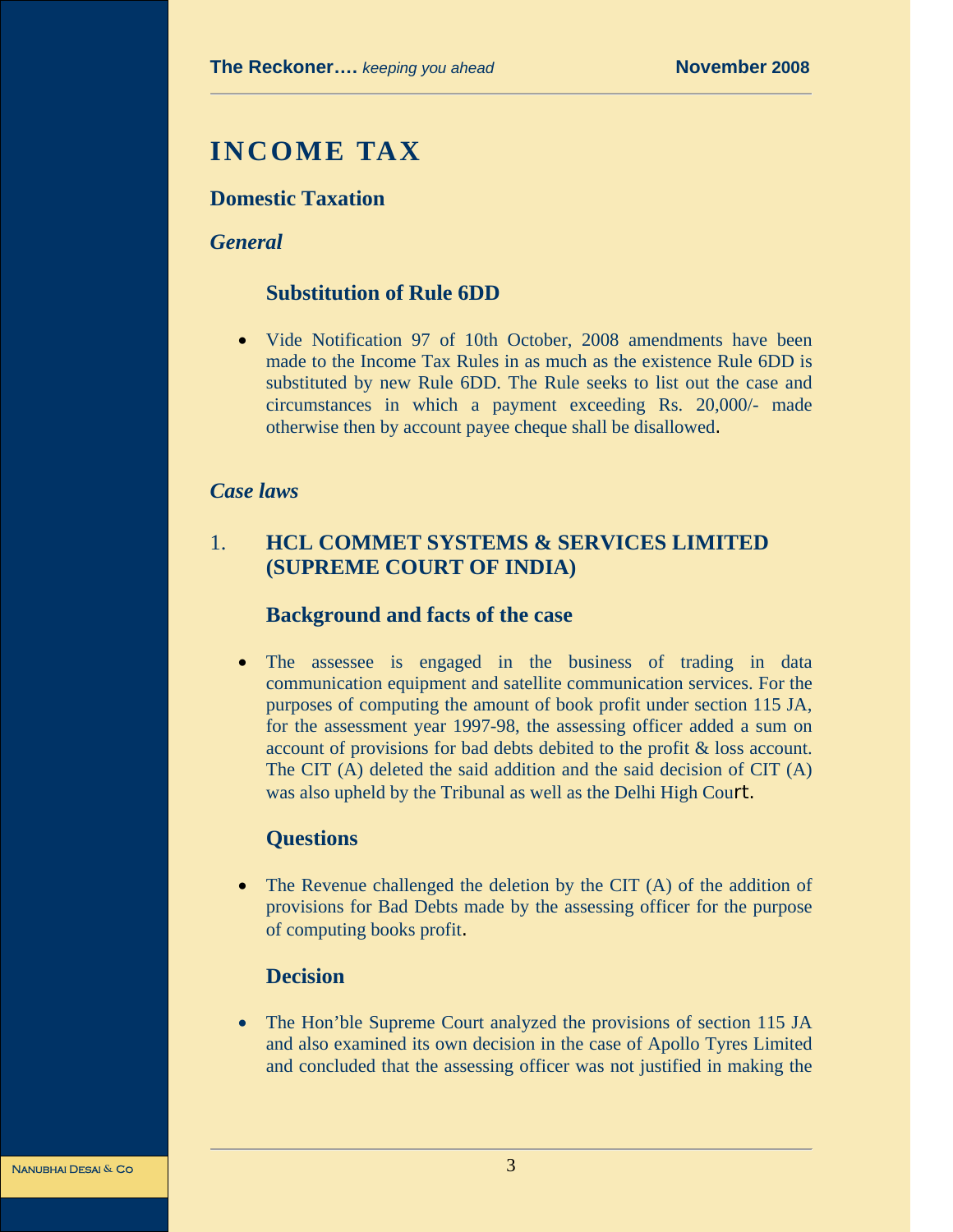said addition. The Apex Court brought out the distinction between a mere provision viz a viz provision for liability.

# 2. **REAL IMAGE MEDIA TYRES (P) LTD (CHENNAI TRIBUNAL)**

The assessee is engaged in business of running a recording and dubbing studio production of advertisement films and software development and other activities. For the previous year relevant to assessment year 2002- 03, the amount of service tax was shown as liability by the assessee. During the course of assessment proceedings, the assessing officer made an addition of the amount of service tax appearing as liability in the balance sheet as at the end of the year. The said addition was made by the assessing officer by invoking provision of section 43B on appeal by the assessee before CIT (A), the said addition was deleted. Aggrieved by the same the Revenue preferred an appeal before the Tribunal. The Tribunal examined the basis of deletion of the said addition and conquered to the view of the CIT (A) that before invoking section 43B, the assessee should have first claimed the said sum. It is respectfully observed that while examining the issue the provisions of section 145A were not examined.

# 3. **GLOBAL SERVICES INDIA (P) LTD. v. DEPUTY CIT (BANGALORE TRIBUNAL)**

• During the previous year relevant to assessment years 1998-99 and 1999-2000, the assessee had made payments to a third party. As a result of such payment, the assessee was absolved from making recurring revenue payments for substituting contractual payments. The assessing officer as well as CIT (A) took a view that such payment has created a benefit of capital nature resulting into creation of a capital asset. Such payment was therefore considered as a capital expenditure and added back to the income of the assessee. Aggrieved by the same, the assessee preferred an appeal before the Tribunal. The Tribunal examined the facts of the case and held that the payment shall be regarded as revenue expenditure since the payment has not resulted into creation of any asset.

# 4. **MRS. MEENA S. PATIL v. ACIT (BANGALORE TRIBUNAL)**

• During the previous year relevant to assessment year 2002-03, the assessee purchased immoveable property from a Non-Resident. While making payment of the said consideration, as provided in the said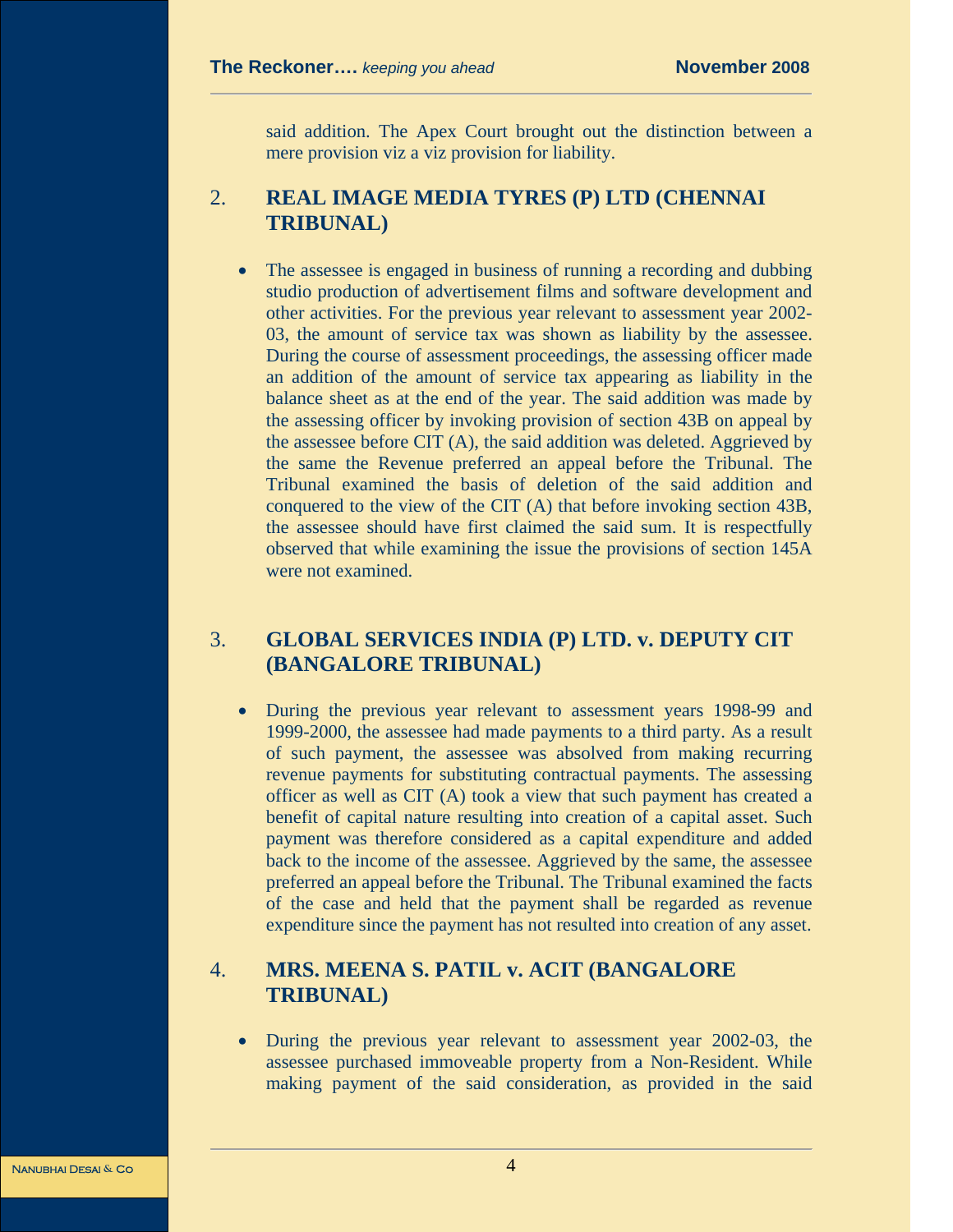agreement, the assessee did not deduct any tax as provided under section 195 of the Act. Before the end of the assessment year, the Non-Resident seller paid the tax together with interest u/s. 234B and 234C upto the date of payment. Subsequently, the assessing officer invoked provision of section 201 / 201 (1A) and charged interest on the assessee for not complying with the provision of section 195. CIT (A)s confirmed the said matter of the assessing officer. Aggrieved by the same the assessee preferred an appeal before the Tribunal. The assessee contended the status of the Non-Resident was not made known to the assessee at the time of entering into the agreement. The Tribunal however, held that assessee was in default in not complying with the provision of section 195. The Tribunal however, did not agree to the stand of the assessing officer to levy interest on the assessee for the period beyond the date of payment of tax together with interest by the Non-Resident.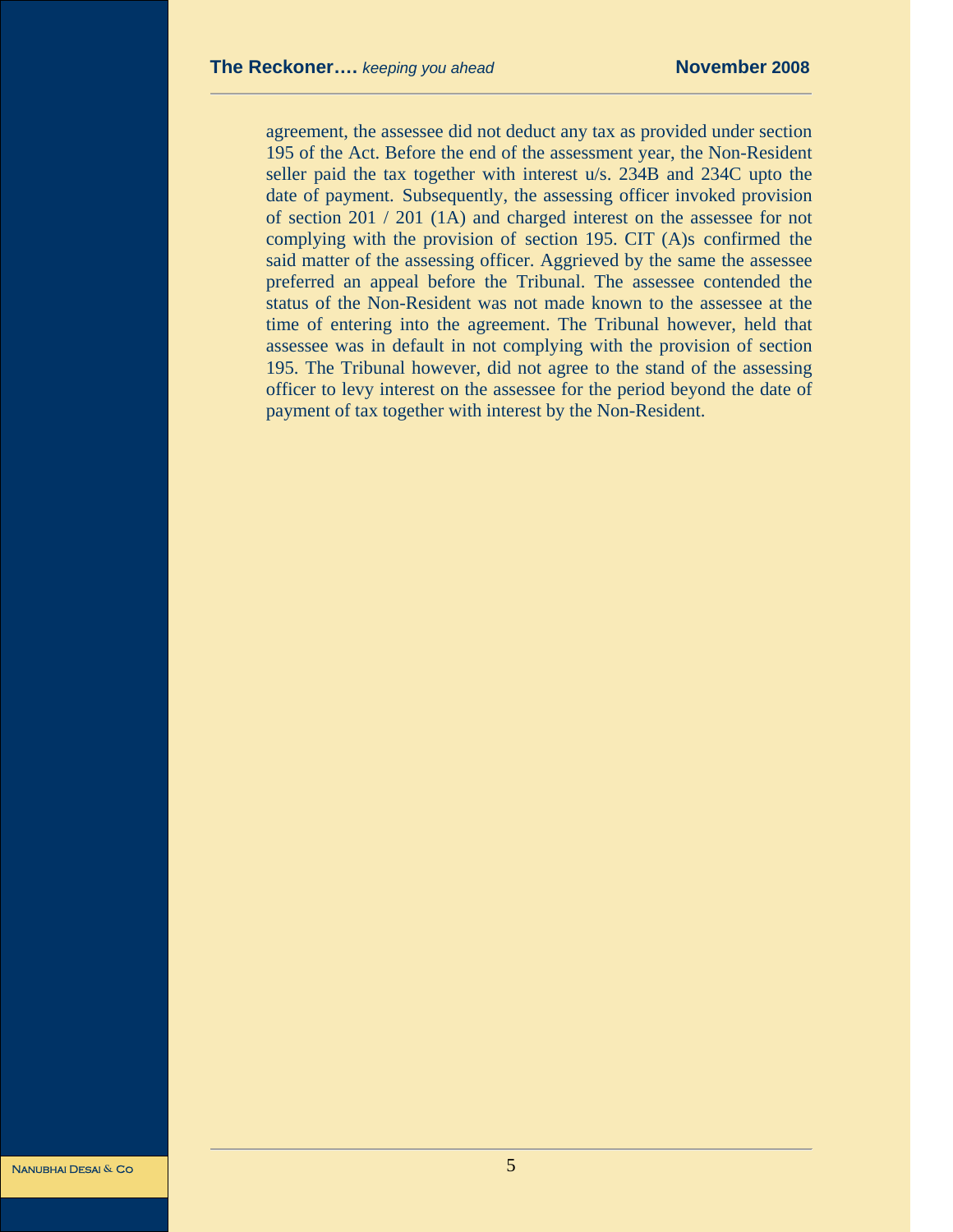# **International Taxation**

# *General*

# **New Tax Treaties**

- India has entered into a tax treaty with Latvia for avoidance of double taxation. The tax treaty shall help to improve the flow of capital, technology and personnel between the two countries.
- India has also entered into a tax treaty with Tajikistan. The important feature of this tax treaty is the taxing rules for the income arising under the head capital gains. The treaty provides that capital gains arising from shares of a Company, deriving its value principally from immoveable property, will be taxed in the country where such Company is resident and not where the immoveable property is situated. The double taxation will be eliminated through credit method.

# **Notification to clarify concept of "may be taxed" under the tax treaties**

• Vide Notification no.91 dated 28th August, 2008, the Government has notified that particular income of a resident of India shall be included in its total income chargeable to tax even if the relevant tax treaty provides that such income "may be taxed" in the source country.

# *Case laws*

# *1. ANAPHARM INC (ADVANCE AUTHORITY RULINGS)*

#### **Background and Facts**

• The applicant is a Company incorporated in Canada. The applicant undertakes research activities and provides clinical and bio-analytical services to Pharmaceutical Companies. Agreements were entered by the applicant with few Indian Pharmaceutical Companies to render such services. The applicant produces reports on comparison of the new proposed drug with reference to similar drug already available in the market. The applicant observes various methods and protocols to produce such reports that are in conformity with the international standards in this regard. The reports produced are also recognized by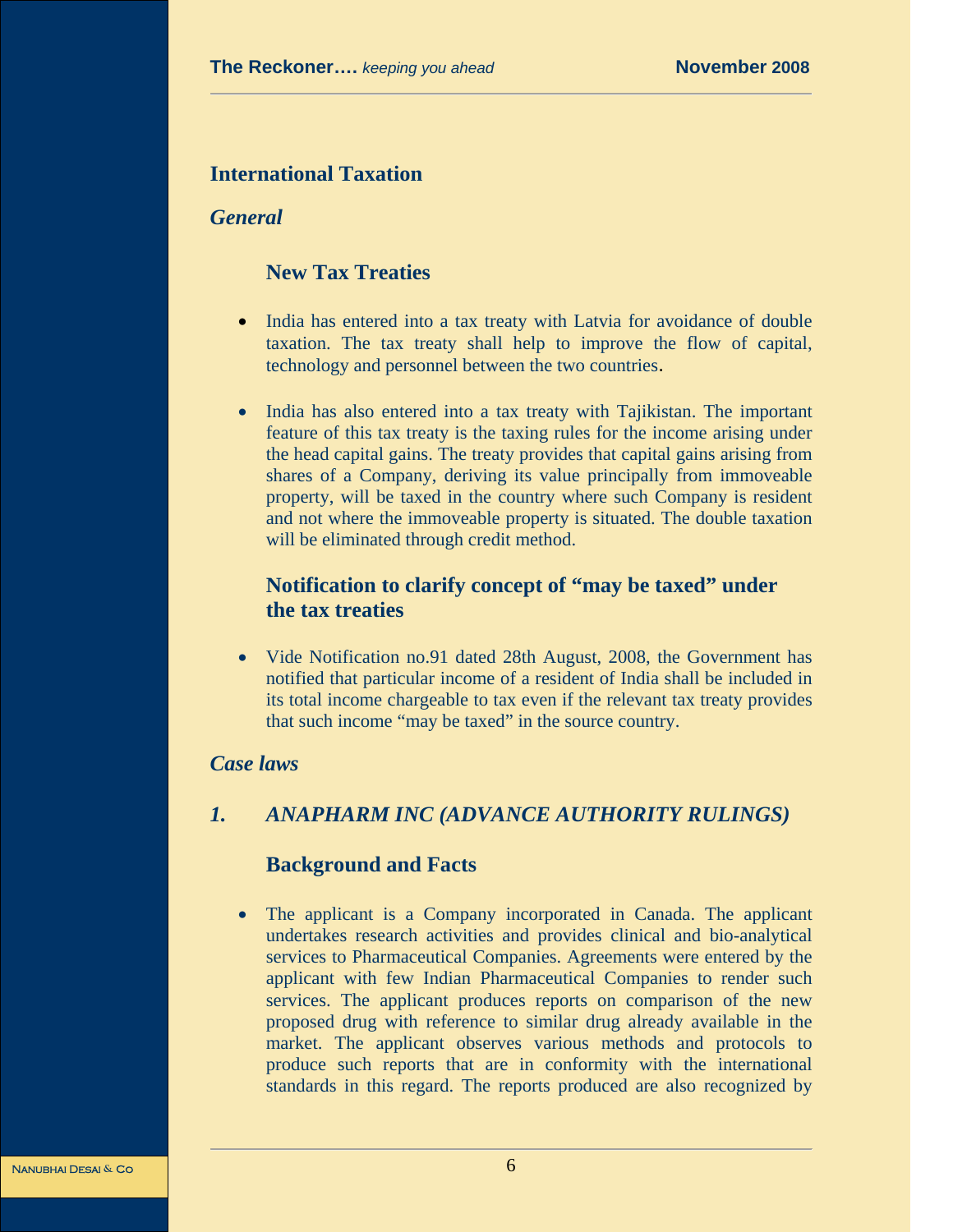regulatory authorities across the world. The method and protocols developed by the applicant are its own property. The agreements entered by the applicant with Indian Companies set out in detail the nature of services to be provided as well as the role & method to be followed by the applicant. As per terms of the agreement the applicant is required to provide a report consisting on factual analytical results of sample in tabulated form. As per the terms of the agreements, the applicant is entitled to receive fees from the Pharmaceutical Companies in lieu of the services rendered by it.

#### **Questions raised before the Authority**

The applicant sought ruling from the authority inter alia determining the character and nature of fees received by the applicant from Indian Pharmaceutical Companies for providing various services in terms of the agreement, having regard to the provisions of the Act as well as the tax treaty signed between India and Canada.

#### **Contentions of the Applicant**

The Applicant contended that final reports / conclusions of the evaluation of the proposed drug undertaken by the applicant for the Company in terms of the agreement are only furnished. The methods / protocols observed by the applicant are product specific and cannot be used for carrying out similar evaluation for other drug. The applicant further contended that evaluation of every new drug would require fresh exercise. The applicant further contended that no technical plan or research process was "made available" to the Companies. The applicant thereafter referred to the provisions of the tax treaty signed between India and Canada. Having regard to the definition of the "fees for included services" appearing under article 12 of the tax treaty, the applicant contended that payments under consideration shall not be regarded as "fees for included services". The applicant contended that the technology could be considered to have been "made available" only when the recipient was enable to apply the technology independently. Since this condition was not fulfilled under the factual pattern of this case, the fees cannot be regarded as "fees for included services". The applicant contended that "business profits" could be taxed in India only if the applicant had a PE in India, as per the article 7 read with article 5 of the tax treaty. The applicant contended that in absence of such PE in India, no part of such fees could be taxed. The applicant also furnished affidavits of Indian Companies to substantiate its submissions with regard to the nature of services to be rendered by the applicant. The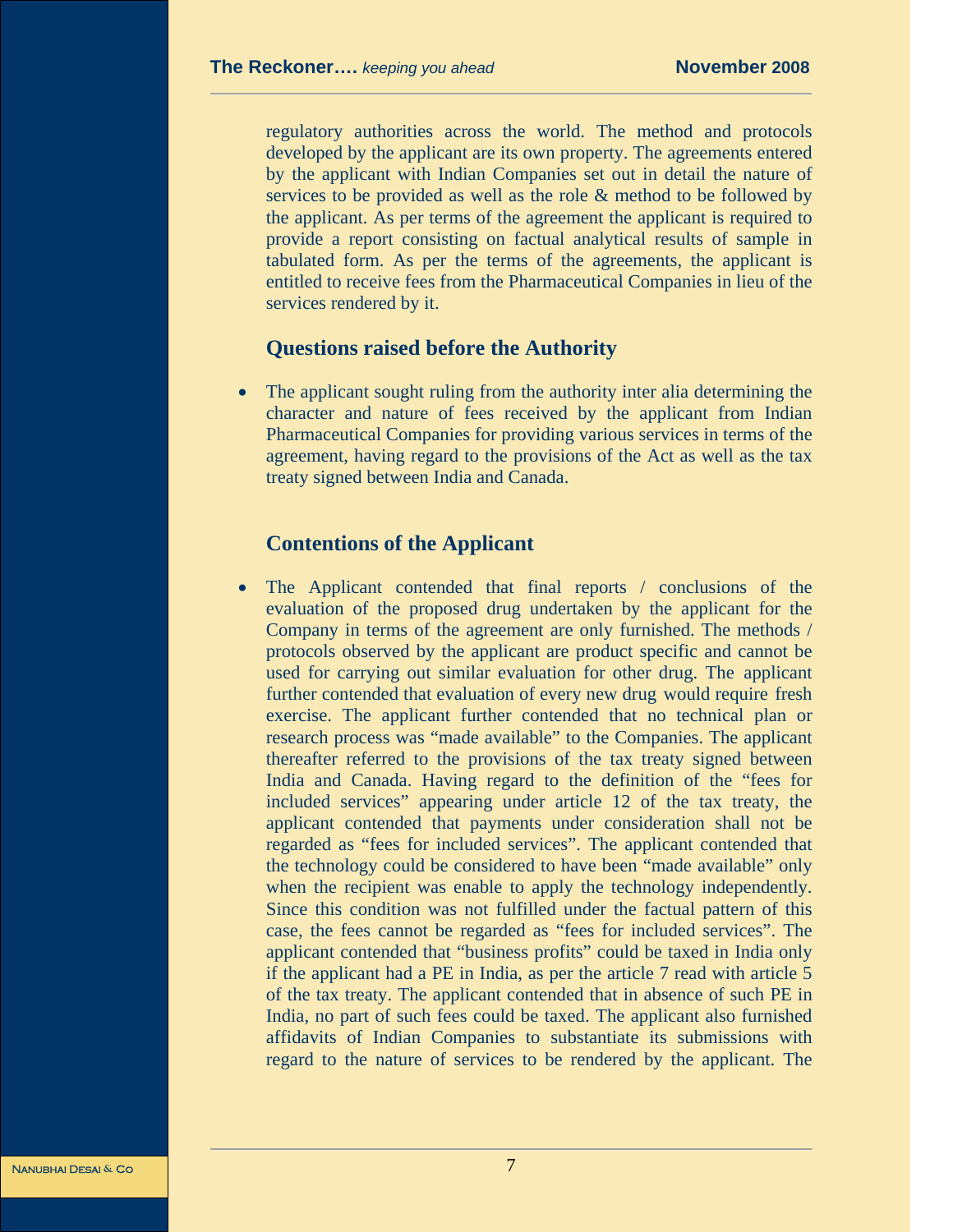applicant also thereafter referred to various legal precedents supporting its contentions.

#### **Contentions of the Revenue**

The Revenue referred to the several clauses of the agreement entered into by the applicant with the Indian Companies and observed that the Indian Company shall have all rights in any invention, technology, know how or other intellectual property, directly or solely, resulting from the services provided by the applicant. The revenue also observed that the Indian Company shall remain the owner of the tested sample, test compound and also patents arising from the said services. The revenue contended that services rendered by the applicant were of very high order and were on account of technical expertise. The revenue contended that the services provided by the applicant would fall within the definition of the term "fees for technical services" as defined u/s. 9 of the Act as well as under "fees for included services" under article 12 of the tax treaty. The revenue therefore contended that the said fees were subject to tax and provisions of section 195 of the Act shall get attracted.

#### **Ruling of Advance Authority Rulings**

The authority referred to the contents of the relevant agreements, the provisions of the Act and article 12 of the tax treaty. The authority also referred to the protocol annexed to the tax treaty signed by India and US. The said protocol also contains various examples to interpret/clarify the term "fees for included services". The authority also referred to the OECD Commentary as well as commentary of Professor Klaus Vogue on double tax conventions. The authority ruled that the applicant was in the business of providing such services to various pharmaceutical Companies and the income arising from the same shall be its business income. The authority observed that no PE of the applicant exists in India. The authority also concluded that the fees under consideration shall not be regarded as "fees for included services".

# **2. CUSHMAN & WAKEFIELD (S) PTE LTD IN RE (ADVANCE AUTHORITY RULINGS)**

# **Background and Facts**

The applicant is a Company incorporated at and resident of Singapore. The applicant is part of a multinational group. The applicant is engaged in the business of rendering services in connection with acquisition,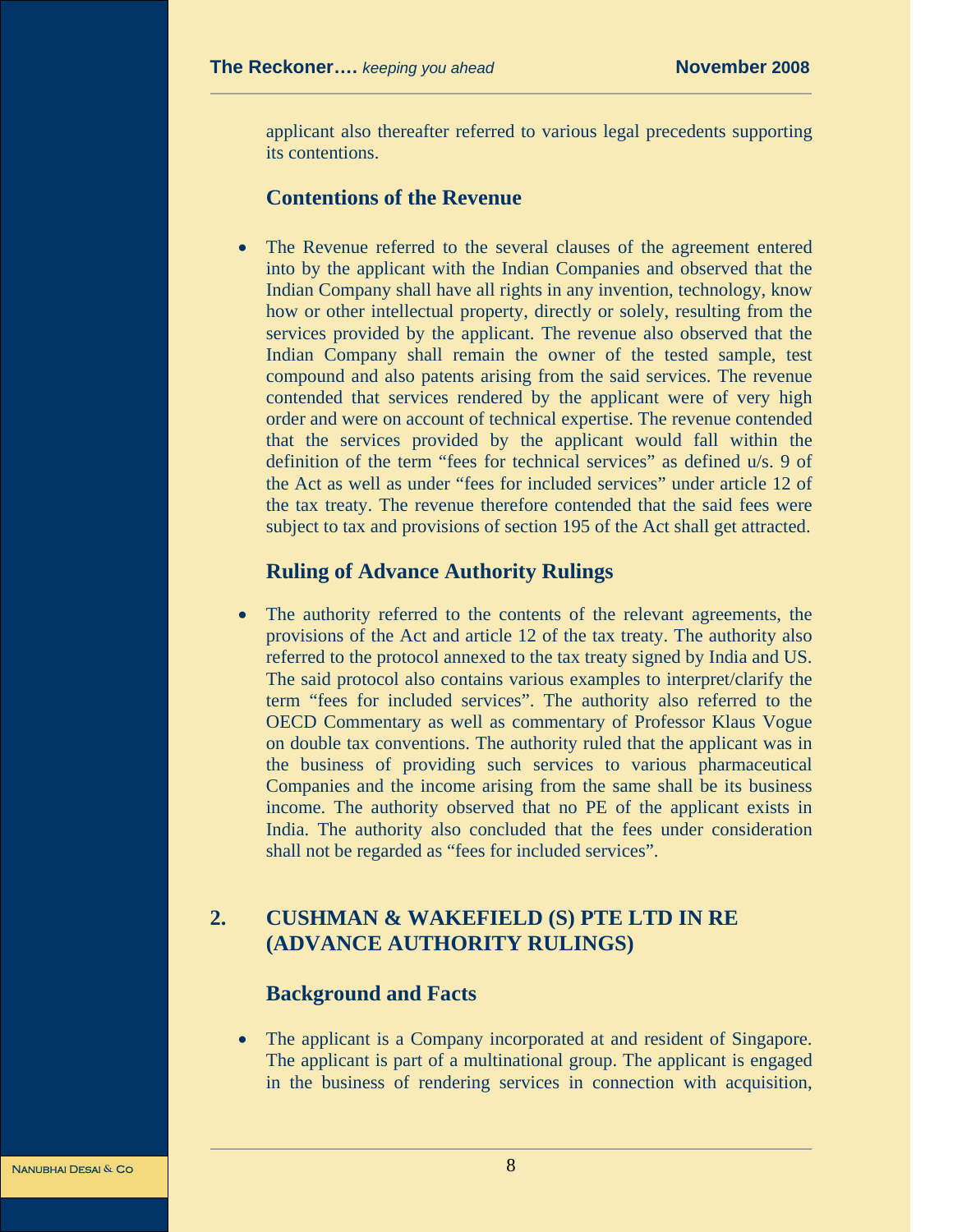sales and dealing in Real Estate and other services. The applicant has developed certain International client relationship. One of the group Company is incorporated and registered in India (hereinafter referred to as the Indian Company). As per the general practice followed by the group, vide an agreement entered into by the applicant with the Indian Company, the applicant agreed to refer / recommend potential customers, desirous of obtaining Real Estate consultancy and associated services in India. As per the terms of the agreement, the applicant was entitled to receive referral commission from the Indian Company as a percentage on the amount earned by the Indian Company from such customers. The applicant merely refers potential customers and all other services & negotiations and collection of fees are done by the Indian Company.

#### **Questions raised before the Authority**

The applicant raised several questions before the authority inter alia inquiring on the taxability of such referral fees, applicability of the provisions of section 195 at the time of payment of such referral fees and ascertainment of existence of PE / business connection of the applicant in India, having regard to the provisions of the Act as well as tax treaty entered into between India & Singapore.

# **Contentions of the Applicant**

• The applicant contended that the referral fees are now taxable u/s 5 of the Act as well section 9 of the Act. The applicant contended that as there is "no business connection" of the applicant in India, receipt from referral services cannot be brought to tax u/s. 9. The applicant contended that the referral fees are not taxable as "fees for technical services" on a combined reading of section 9 with article 12 of the tax treaty, since applicant shall not "make available" technical knowledge, skill, know how or processes. The applicant contended that in absence of a PE in India, no business profits arising from the referral fees could be brought to tax in India under article 7 of the tax treaty. The applicant also contended that the receipt of referral fees cannot be characterized as Royalty, since the payment is not as a consideration for "imparting of any information concerning technical, industrial, commercial or scientific knowledge, experience or skill" as laid down under section 9 of the Act as well as under article 12 of the tax treaty. The applicant also relied on the judicial precedents. The applicant also placed reliance on the OECD Commentary in this regard. The applicant therefore contended that the referral fees can not be brought to tax in India (neither as business income nor as royalty nor as technical services)  $\&$ the provisions of section 195 shall not be attracted at the time of making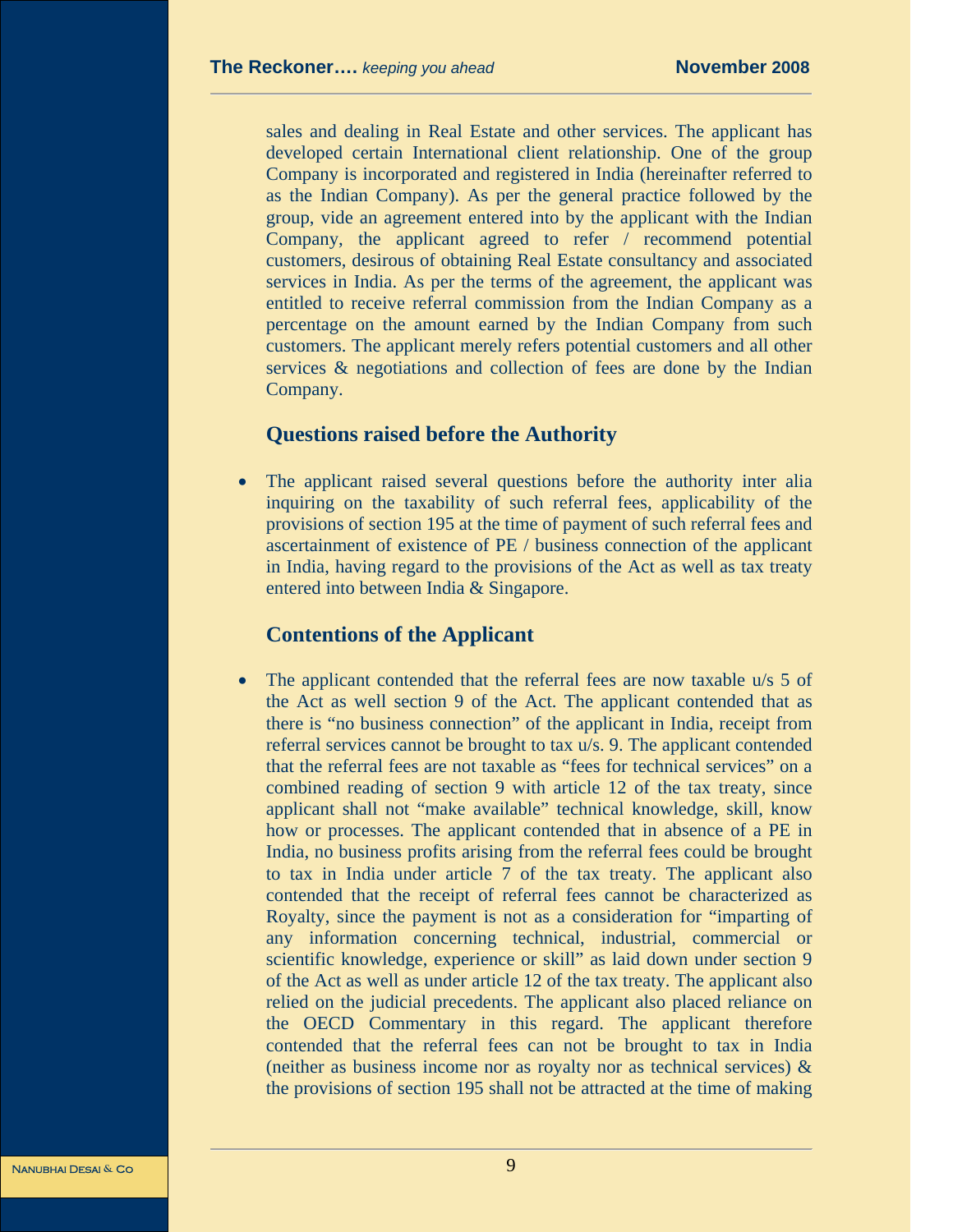payment of referral fees by the Indian Company as no "business connection" exists of the applicant in India.

#### **Contentions of the Revenue**

• The Revenue questioned the authencity of the claim of the applicant with regard to "referring" the customers to Indian Company. The applicant raised objection to the collusive arrangement and also questioned hefty referral fees at the rate of 30%. The revenue objected to the application itself and sought to reject the same as filed before the authority. The revenue contended that referral fees can be termed as Royalty income and should be taxed accordingly. The revenue also contended that the transaction should be examined by the transfer pricing officer having regard to the relationship of the applicant and Indian Company.

#### **Rulings of the Advance Authority Rulings**

The Authority examined the provisions of section 5, section 9 and relevant articles of tax treaty. The authority concluded that the referral fees are neither received in India nor accrued or arose in India. Accordingly, the same falls outside the purview of section 5. As regard to the existence of "business connection" of the applicant in India, the authority referred to the provisions of section 9 as well as the decision of Supreme Court in the case of CIT v/s. R.D. Aggarwal & Co. [1965] 56 ITR 20. The authority concluded that no real and intimate relation existed between trading activities carried on outside India by the applicant and the activities in India which contribute to the earning of income and therefore no "business connection" of the applicant in India existed in India. The applicant then referred to the OECD Commentary as well as Memorandum appearing to India US tax treaty for determination of the character of the fees "Royalty" / "fees for technical services". The Authority concluded that the referral fees shall not be regarded as "Royalty" or "fees for technical services". The Authority further ruled that the Indian Company shall not be required to withhold any tax while making payment of the referral fees u/s. 195 of the Act. The Authority further ruled that the applicant did not have a permanent establishment / "business connection" in India.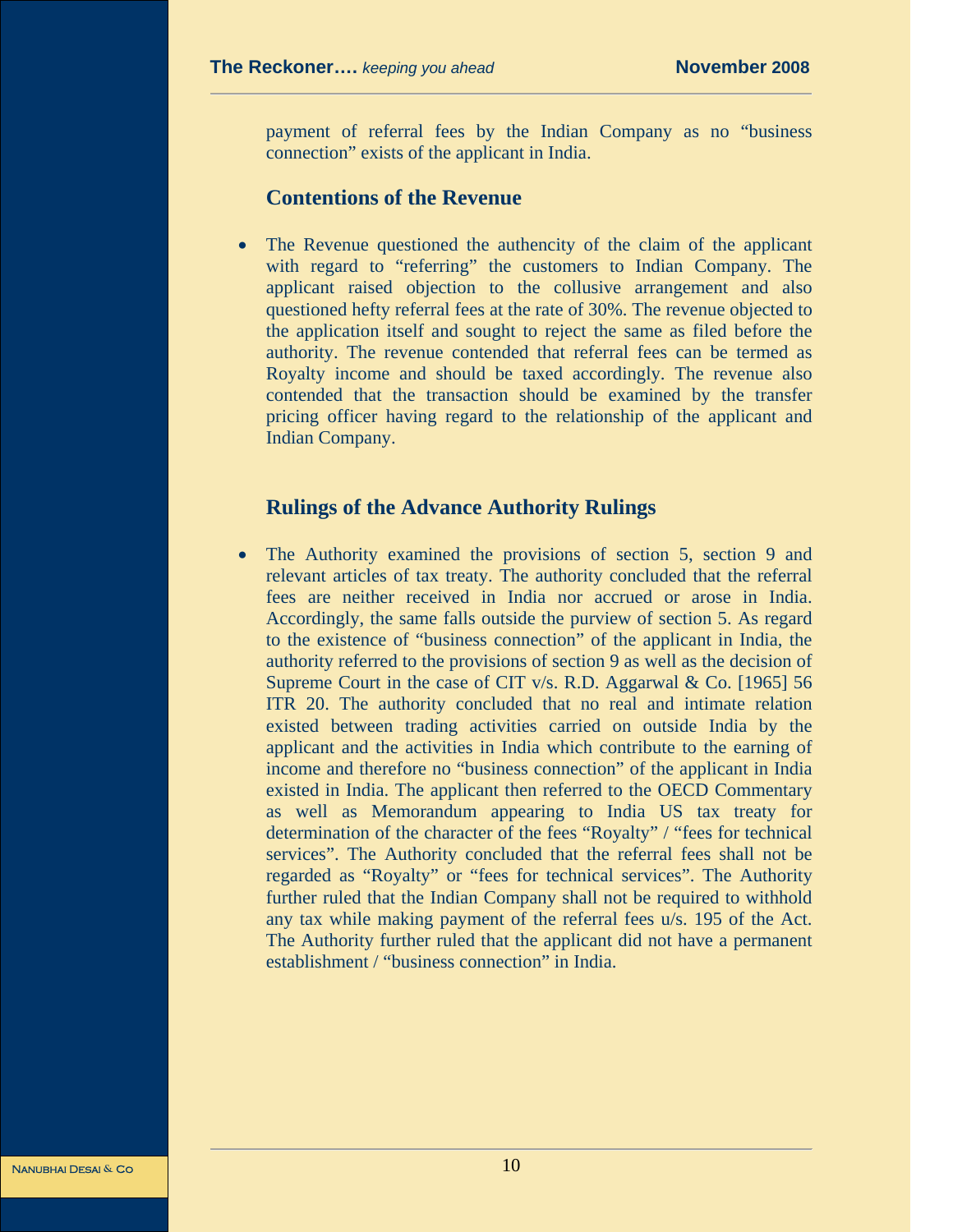# **3. A.B. HOTEL LIMITED (RADISSON HOTEL) (DELHI TRIBUNAL)**

# **Background and Facts**

The assessee is an Indian Company. During the relevant assessment years, the assessee had made payment of commission to Foreign Company controlled and managed at USA. The Foreign Company and the assessee are part of one Multinational Group. At the time of making payment of commission to the Foreign Company, the assessee did not deduct any tax at source since the commission had arisen on account of performance / rendering of the services by the Foreign Company outside of India. The provisions of section 9 were therefore not attracted and consequently, the assessee did not deduct any tax whilst making payment of commission to the Foreign Company. The assessing officer, however, denied the deduction of the said payment of commission by invoking provisions of section 40 (a) r.w.s.195. The learned CIT (A) held that services were rendered in India by the Foreign Company since the person making reservations/booking outside of India through the Foreign Company visited India & stayed at hotel situated in India. In the opinion of the CIT (A) this would tantamount to rendering of services by the Foreign Company in India. CIT (A) therefore held that the provisions of section 40 (a) were applicable and consequently, confirmed the disallowance made by the assessing officer.

#### **Issues**

• The assessee preferred appeal before the Tribunal against the decision of CIT (A) and contended that no tax was required to be deducted at source by the assessee company and therefore the disallowance made of the commission payment was illegal.

# **Contentions of the assessee**

• The assessee contended that it was not liable to deduct tax at source on the amount of commission paid to Foreign Company for providing services with regard to hotel reservation services outside India. The assessee contended that no services and facilities were provided by the Foreign Company in India to the assessee. The Foreign Company had no operations in India and the transactions were entered into between the assessee and the Foreign Company under "principal to principal" relationship. Having regard to the provisions of the tax treaty signed between India and USA, no PE existed in India of the Foreign Company.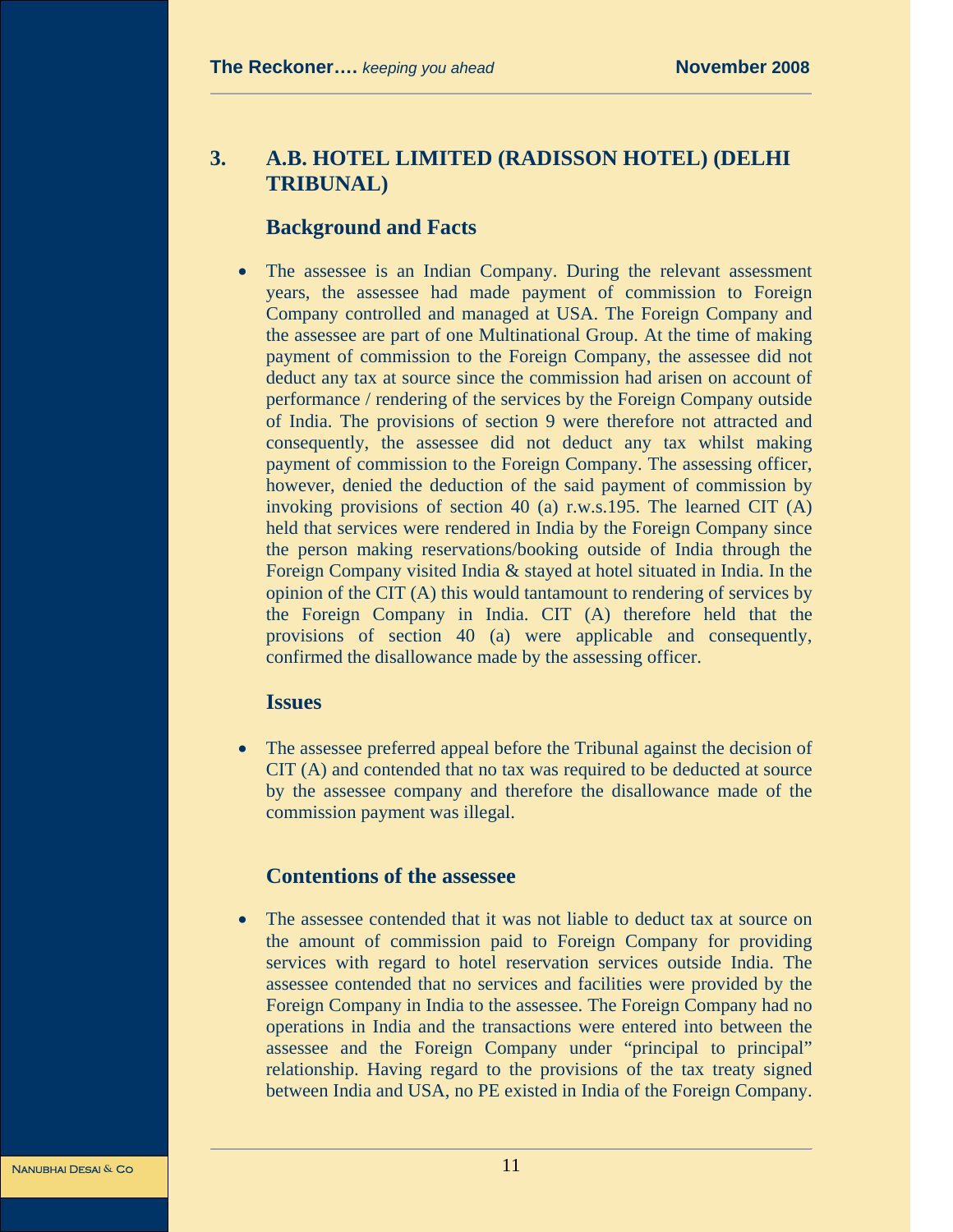The assessee further contended that having regard to the method and manner of performance of service by the Company outside of India, no business connection of whatsoever nature existed in India of the Foreign Company as envisaged under section 9 (1) (i) of the Act. The assessee contended that merely because of customers or clients booking hotels through Foreign Company outside India and subsequently, staying in the hotels in India of the assessee cannot be the criterion to conclude that Foreign Company had rendered services to the assessee in India. The assessee company referred to the CBDT Circular as well as various judicial precedents in this regard.

#### **Contentions of the Revenue**

• The revenue contended that the assessee should have deducted tax at the time of making payment of commission to the Foreign Company for the reasons and discussions made by the assessing officer and CIT (A) in their respective orders.

# **Decision**

• The Tribunal examined the scope of section 195 of the Act and concluded that the obligation to deduct tax at source at the time of making payment to a Non-Resident would be required to be fulfilled only in relation to that part of income which was chargeable to tax under the Act. The Tribunal, in other words, concluded that if the sum paid to a Non-Resident was not chargeable to tax under the Act, the person making the payment would be under no obligation to deduct tax at source. The Tribunal therefore further concluded that section 40 (a) (i) will not be attracted under such circumstances. The Tribunal referred to the ration in this regard laid down in the case of Millennium Infocom Technologies Limited v Asst. CIT (2008) 21 SOT 152. The Tribunal thereafter examined the factual aspect of the case and it observed that the Foreign Company had provided services as a commission agent wholly outside of India. The Tribunal further noted that the services and facilities to the customers (who made reservations or booking through Foreign Company outside India) provided by the assessee in India cannot lead to a conclusion that Foreign Company had rendered any services to the assessee in India. The Tribunal also opined that no income accrues or arises or deemed to accrue or arises to a Non-Resident agent in India where services were made by them outside India. The Tribunal therefore deleted the disallowances made on account of commission payment. The Tribunal further held that the assessee had no liability to deduct tax at source  $u/s$ . 195 (1) r.w.s. 40 (a) (V).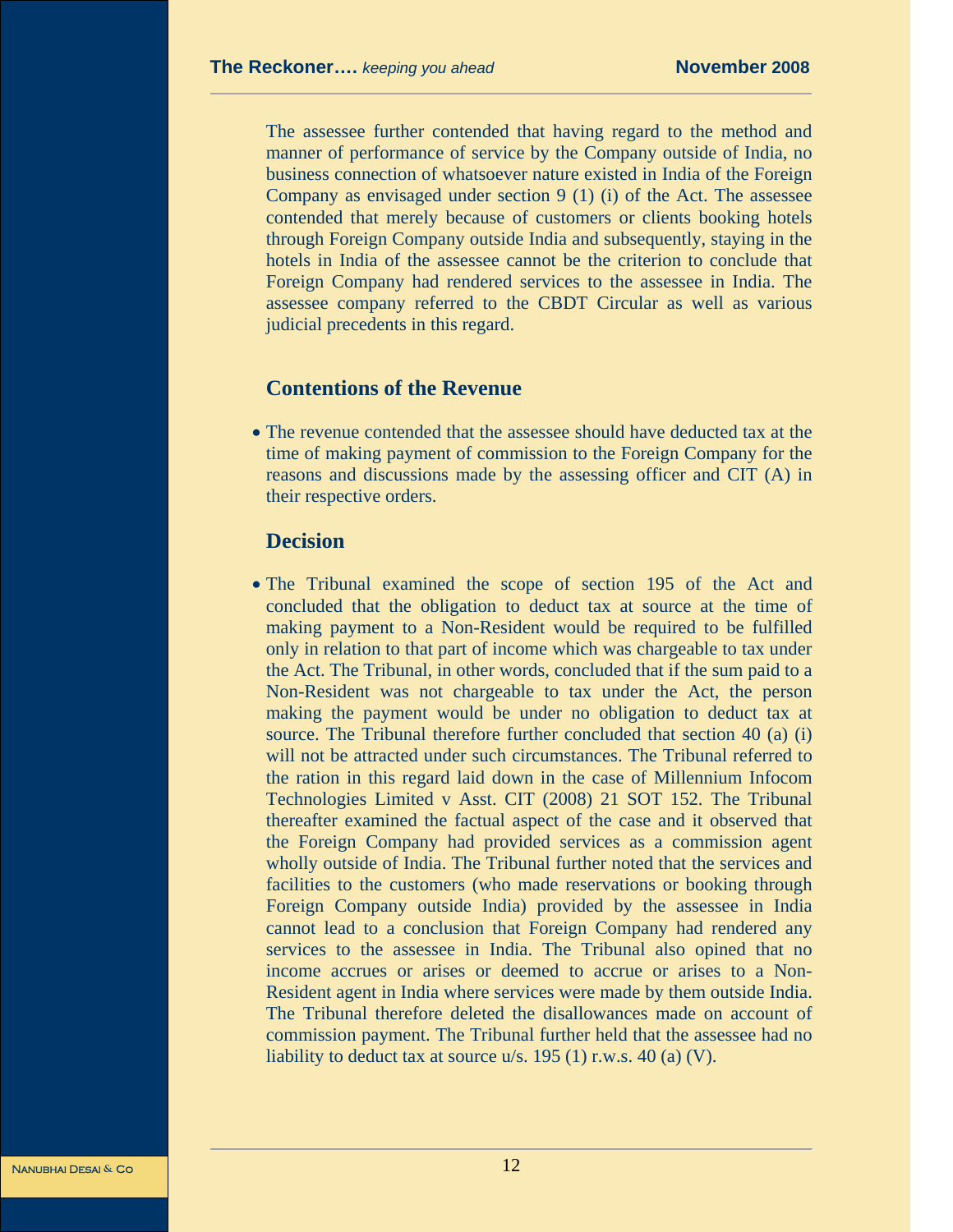# **4. PREROY AG (MUMBAI TRIBUNAL)**

#### **Background and Facts**

The assessee is a Company incorporated under the laws of Switzerland. The assessee is a tax resident of Switzerland and is entitled to the concessional tax treatment provided for certain items of income under the tax treaty signed between India and Switzerland. The assessee was engaged in the business of providing services in the area of Finance, Business Strategies, Negotiations, Structuring New Joint Venture, Assisting in technology Transfer, Identifying Investment particulars, etc.. The services of the assessee were availed by an Indian Company. The assessee provided various services from time to time to the Indian Company. At the time of filing of the return of Income for various assessment years (for and prior to assessment year 2001-02), the assessee contended that fees received from the Indian Company were in the nature of "Fees for included Services" as defined under article 12 of the tax treaty. In absence of PE in India, no profits could be brought to tax in India under article 7 of the tax treaty. During the course of the assessment proceedings, the assessing officer examined the facts of the case and came to the conclusion that services rendered by the assessee were technical in nature and having regard to the nature of services rendered, payments arising from the services rendered should be considered as "Royalty" under the provisions of article 12 of the tax treaty. The assessing officer further held that an Indian Company should be regarded as a dependent agent in India of the assessee and therefore the profits arising from the services rendered by the assessee should be brought to tax as business profits under article 7 of the tax treaty. The assessing officer levied tax @ 20 % on the amount of such income earned by the assessee from the Indian Company. The learned CIT (A) did not agree to the assessing officer that payments made by an Indian Company to the assessee would give rise to income in the nature of "Royalty" under the article 12 of the tax treaty. The learned CIT (A) also held that the nature of income shall not be that of "Fees for included Services" as defined in the tax treaty for the relevant assessment years (viz. period prior to the protocol signed between India and Switzerland to amend several articles of the tax treaty). The CIT (A) also held that there was no PE in India of the assessee and accordingly, no tax was liable to be paid by the assessee in India.

#### **Issues**

• Aggrieved by the said decision of the CIT (A), the revenue preferred an appeal before the Tribunal challenging order of CIT (A) in as much as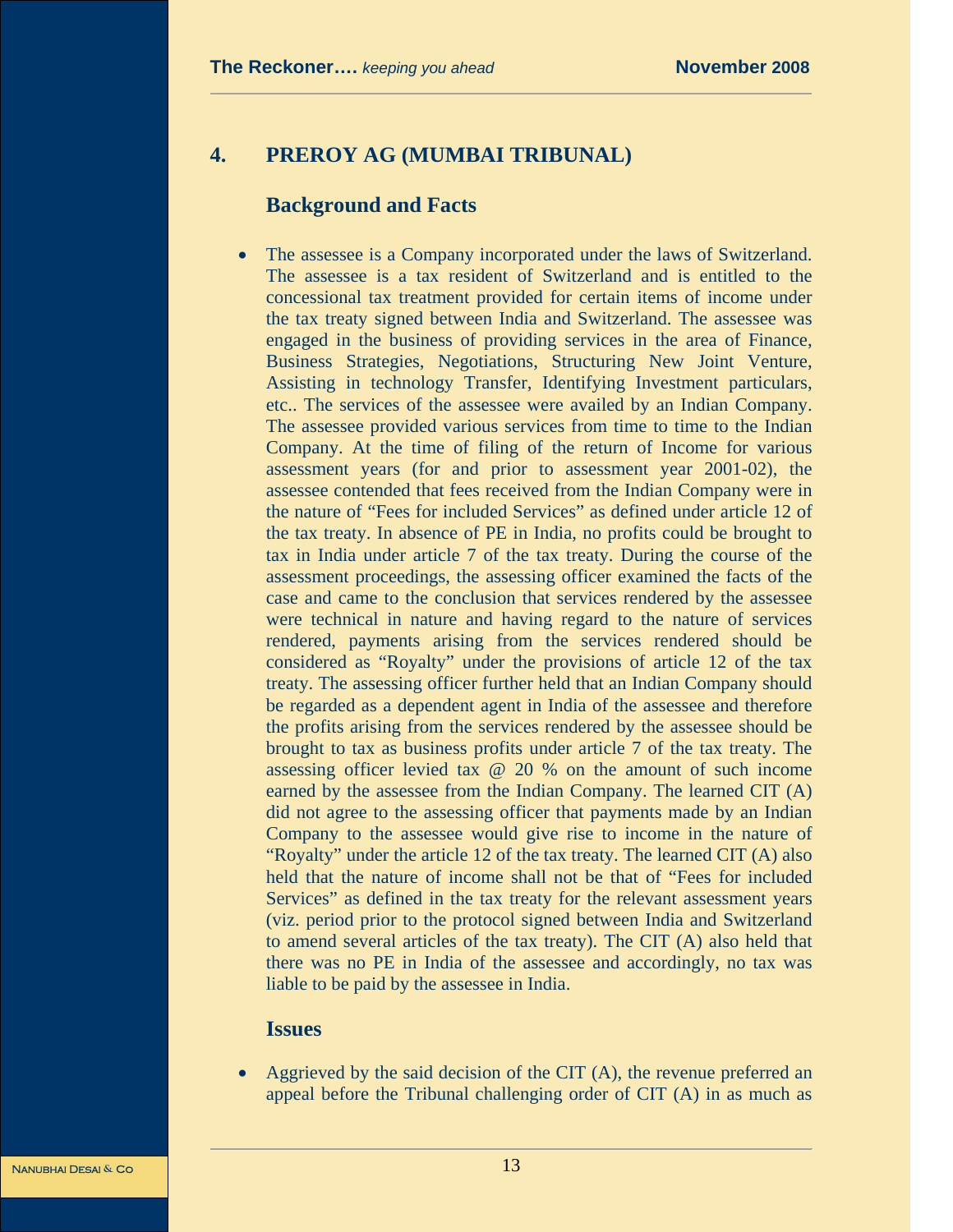the conclusion of the CIT (A) that payments under consideration were neither in the nature of "Royalty" nor in the nature of "Fees of included Services", having regard to the provisions of the relevant tax treaty.

#### **Decision**

The Tribunal considered the contention of both the parties but however, refrained from giving its decision on the questions raised before it by the revenue. The Tribunal examined the scheme of the Income Tax Act and also referred to the provisions of section 90 in particular. The Tribunal felt that the correct approach to deal with a cross border transaction was to examine the tax incidence of the relevant transaction under the purview of the Act first and then to examine the taxing rules of the same provided for under the relevant tax treaty. The Tribunal also in this regard referred to the decision of Sheraton International Inc reported at 85 ITD 110. The Tribunal therefore re-adjudicated the matter and restored the matter back to the assessing officer for fresh adjudication.

# **5. INTERTEK TESTING SERVICE PRIVATE LIMITED (ADVANCE AUTHORITY RULINGS)**

# **Background and Facts**

• The applicant is a Private Limited Company incorporated in India. The applicant is a subsidiary of a UK Limited liability Company. The applicant is part of the group of Companies operating in several countries. The applicant provides testing and inspection services to its clients, based in India as well as outside India. Certain group Companies have special knowledge and expertise in the field of executive, commercial, financial, marketing and administrative management system and techniques. A comprehensive agreement was entered between UK Company and various group Companies (including the applicant) in an endeavour to pool the requisite resources and skills available among the members of group Companies. As per the terms of the said agreement, the Head Office at London was also going to provide services to the applicant. Such services are provided by the UK Company either directly or by deputing personnel of any other group Company subject to the control and supervision of the UK Company. The applicant contended that the nature of services provided under the said agreement by the UK Company to the applicant are broadly classified as 'Corporate Head Office Services', 'Divisional Global Services' and 'Divisional Regional Services'. The applicant would be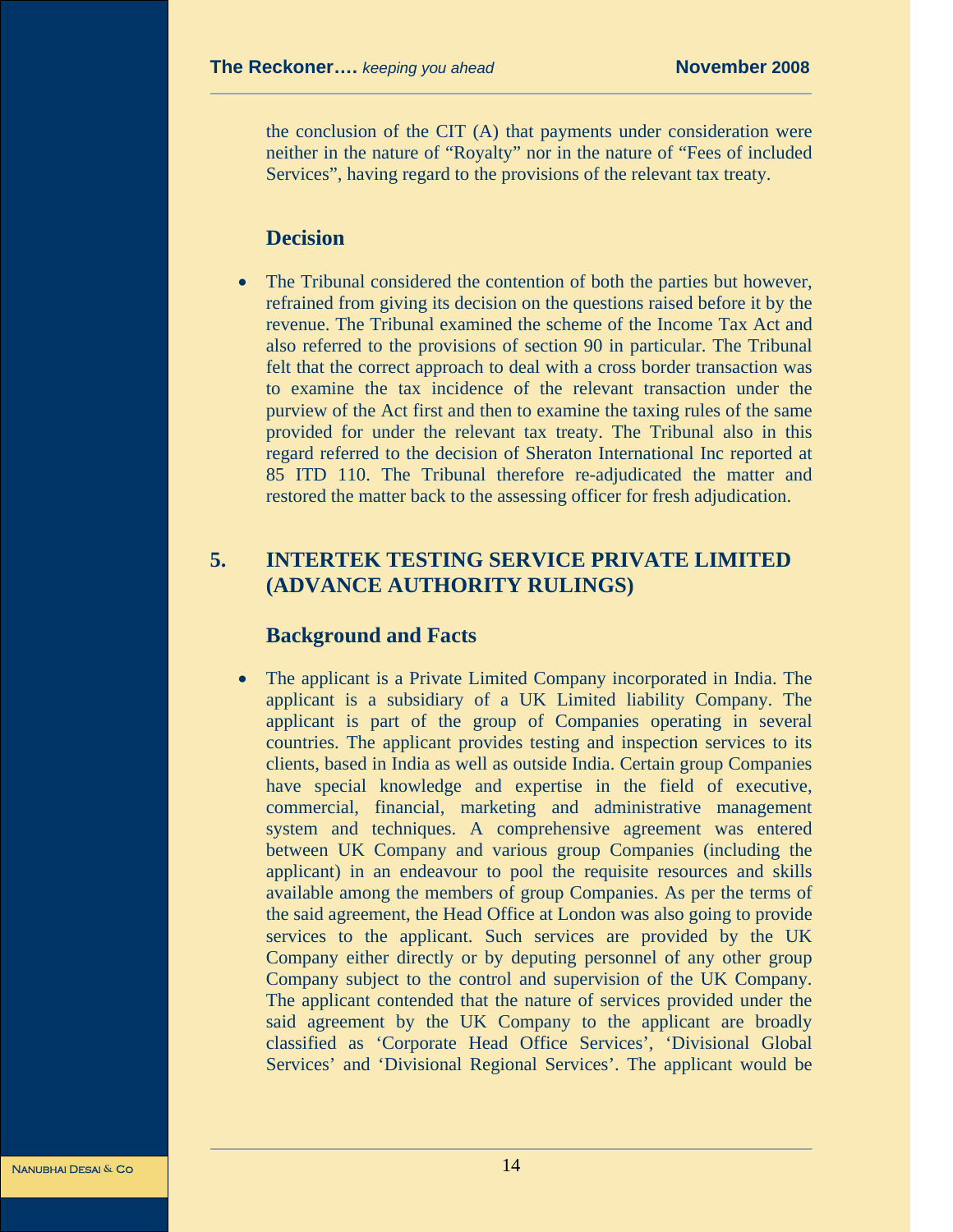billed at a cost plus 7.5% mark up. The methodology of computing the cost for this purpose was also laid out in the said agreement.

#### **Questions**

- The applicant placed following questions before the authority:
	- i. Whether on the stated facts and in law the service fee paid by the applicant to UK company under the said agreement is taxable as "Royalties & Fee for Technical Services" as per the provisions of Article 13 of Double Taxation Avoidance Agreement between India & United Kingdom?
	- ii. Without prejudice and in alternative, if the answer to question number (i) is in negative, whether on the stated facts and in law the applicant is required to deduct tax at source on the service fee paid to UK Company at the rate of 10% plus applicable surcharge and cess as per the provisions of section 115A(1)(b)(BB) of the Income-tax Act, 1961.

# **Contentions of the Applicant**

The applicant contended that the payments made to the UK Company in pursuance to the agreement would not fall under the definition of "fees for technical services" appearing under article 13 of the tax treaty signed between India and UK and consequently, the applicant was not liable to deduct tax at source. The applicant relied on various decisions to support its contention. The applicant also pointed out that the word 'managerial' was omitted from the definition of fees for technical services in the new tax treaty signed between India and UK. The effect of such omission was that the receipt for 'managerial services' can no longer be taxed as fees for technical services.

# **Contentions of the Revenue**

The revenue contented that beneficial owner of the fees (arising from the payment made by the applicant) were other group companies to whom the said fees were passed on by the UK Company. Since the tax treaty benefits are available only if the beneficial owners of the relevant income are resident of the jurisdiction, the concessional tax treatment available for the resident of UK with regard to the payment giving rise to 'fees for technical services' should not be made available to the UK Company under question.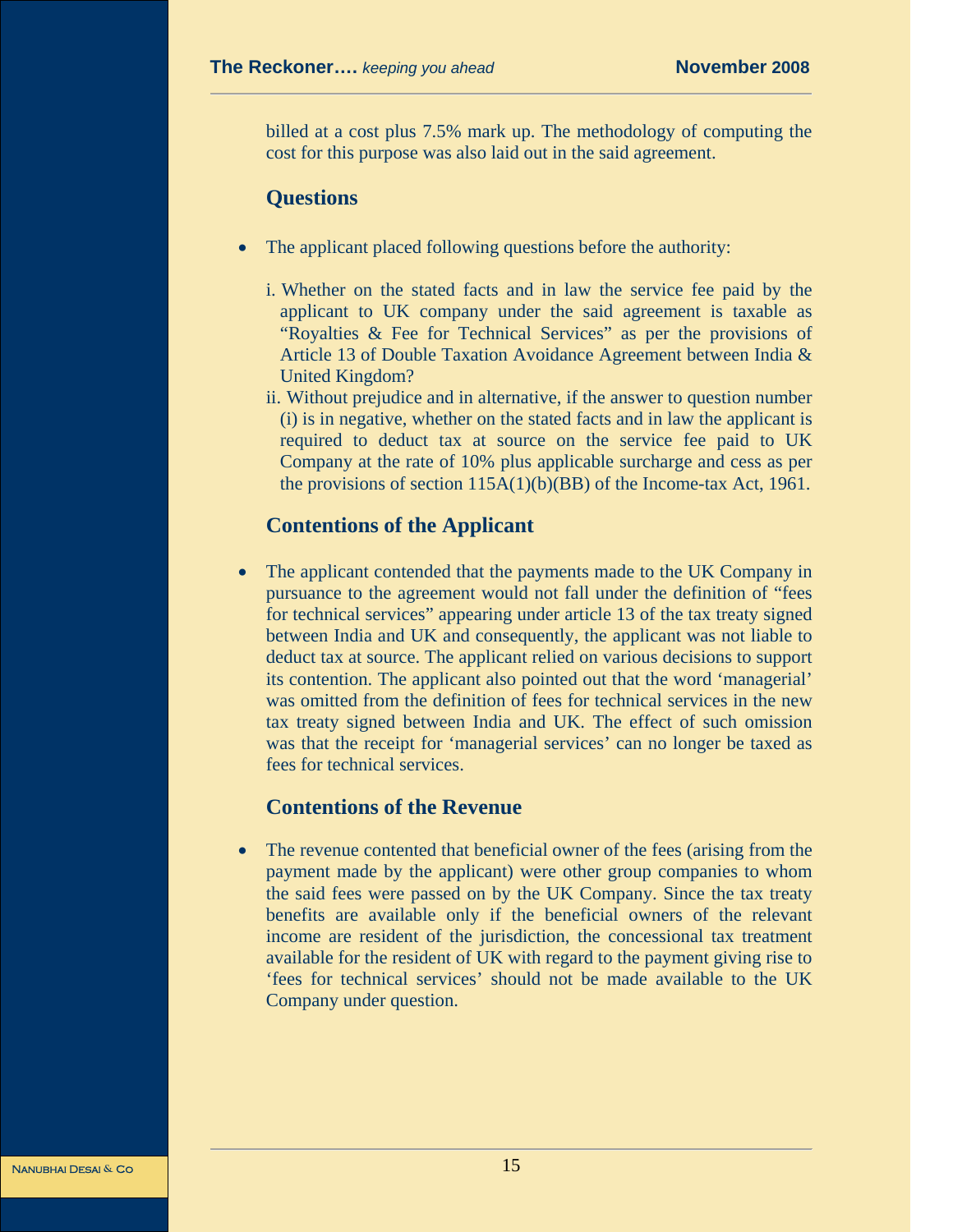# **Rulings and Analysis**

The authority considered the broad term of the agreement as well as various services covered under the said agreement. The Authority also referred to the provision of the tax treaty. With regard to the concept of "make available" relevant for the definition of 'fees for technical services', the authority referred to various judicial precedents as well as MOU appended to the tax treaty signed between India and USA explaining the scope of phrase 'make available'. Various judicial precedents were also referred to derive the meaning of the term 'technical services', 'consultancy services' and 'managerial services'. The ruling brings out an exhaustive and academic discussion on the various terms defining the income "fees for technical services". However, the authority did not answer the question raised by the applicant. The authority held that the question argued by the applicant defies a precise answer, either in the affirmative or negative. The authority also agreed that many of the services covered in the agreement would not 'make available' technology, knowledge, etc. and therefore would fall outside the definition of "fees for technical services". At the same time, the authority was of the view that some of the services would satisfy the test of 'making available' technical knowledge and therefore would be covered under the definition of fees for technical services. The authority however did not specify such services.

# **6. ESSAR OIL LIMITED (BOMBAY HIGH COURT)**

# **Background and Facts**

Assessee is an Indian Company which executes various turn key projects. For the relevant assessment year the assessee executed certain projects in Oman. The assessee has established a Permanent Establishment at Oman to execute the said projects. Having regard to the provisions of article 7 of the tax treaty signed between Indian and Oman, the assessee was liable to pay tax in Oman in respect of income earned from the said Permanent Establishment. The assessee contended that profit made by the assessee at Oman from the activities of the said Permanent Establishment should be excluded for the purposes of determining taxable income of the assessee in India. The Tribunal allowed the contention of the assessee and had accordingly excluded profits earned at Oman from the purview of taxability in India.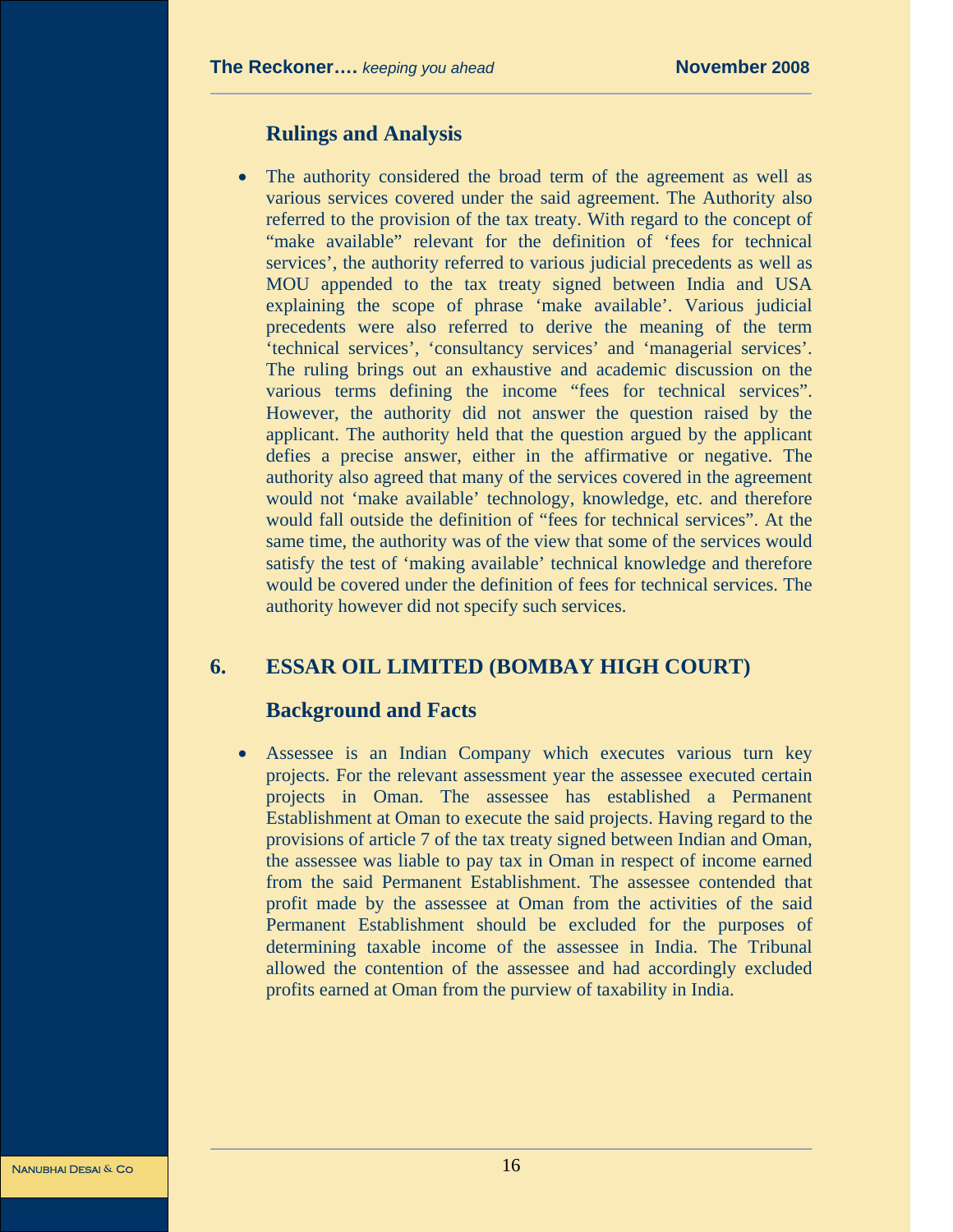#### **Issues and Conclusions**

• The revenue challenged the said decision of the Tribunal and contested the said exclusion of the profit from taxability from India. The Hon'ble Bombay High Court considered the factual pattern of the case as well as examined the legal provisions in this regard. The Hon'ble Bombay High Court referred to the decision of Hon'ble Supreme Court in the case of CIT vs. P.V.A.L.Kulandagan Chettiar, 267 ITR 654 and held that profit earned from Permanent Establishment at Oman should not be brought to tax in India.

# **Comments**

The decision of Hon'ble Supreme Court relied upon by the Hon'ble Bombay High Court in this case was with regard to the tax treaty signed by India with Malaysia. The scheme of the said tax treaty and method of elimination of Double Taxation provided therein differs from the provisions of tax treaty signed between India and Oman. The recent notification no. 91 2008 of 28th August, 2008 suggest that tax should be levied in India even if the taxing rules under the relevant tax treaty entitles the source country to tax relevant income in its jurisdiction.

# **7. INDIA SPACE RESEARCH ORGANISATION (ADVANCE AUTHORITY RULINGS)**

# **Background and Facts**

- Indian Space Research Organisation (ISRO) for its satellite centre entered into a contract with UK Company for securing under lease navigation transponder capacity owned by the UK Company carries various transponders. The satellite of the UK Company carries various transponders. The satellite owned by the UK Company orbits the earth at an altitude of 36 kms. In pursuance to the said agreement ISRO was allowed to use the transponder capacity available on the satellite for the purposes of sending data across the ground stations. The transponders enable ISRO to enhance the navigation capabilities and improve the corrected signals transmitted by the ground stations. The UK Company also has its own ground station at UK. As per the terms of the agreement, ISRO was required to pay a fix annual charge to the UK Company irrespective of the actual use of the transponders.
- The applicant approached the Authority to determine the character of the payment required to be made by ISRO to UK Company in terms of the said agreement. The applicant raised a question before the Authority to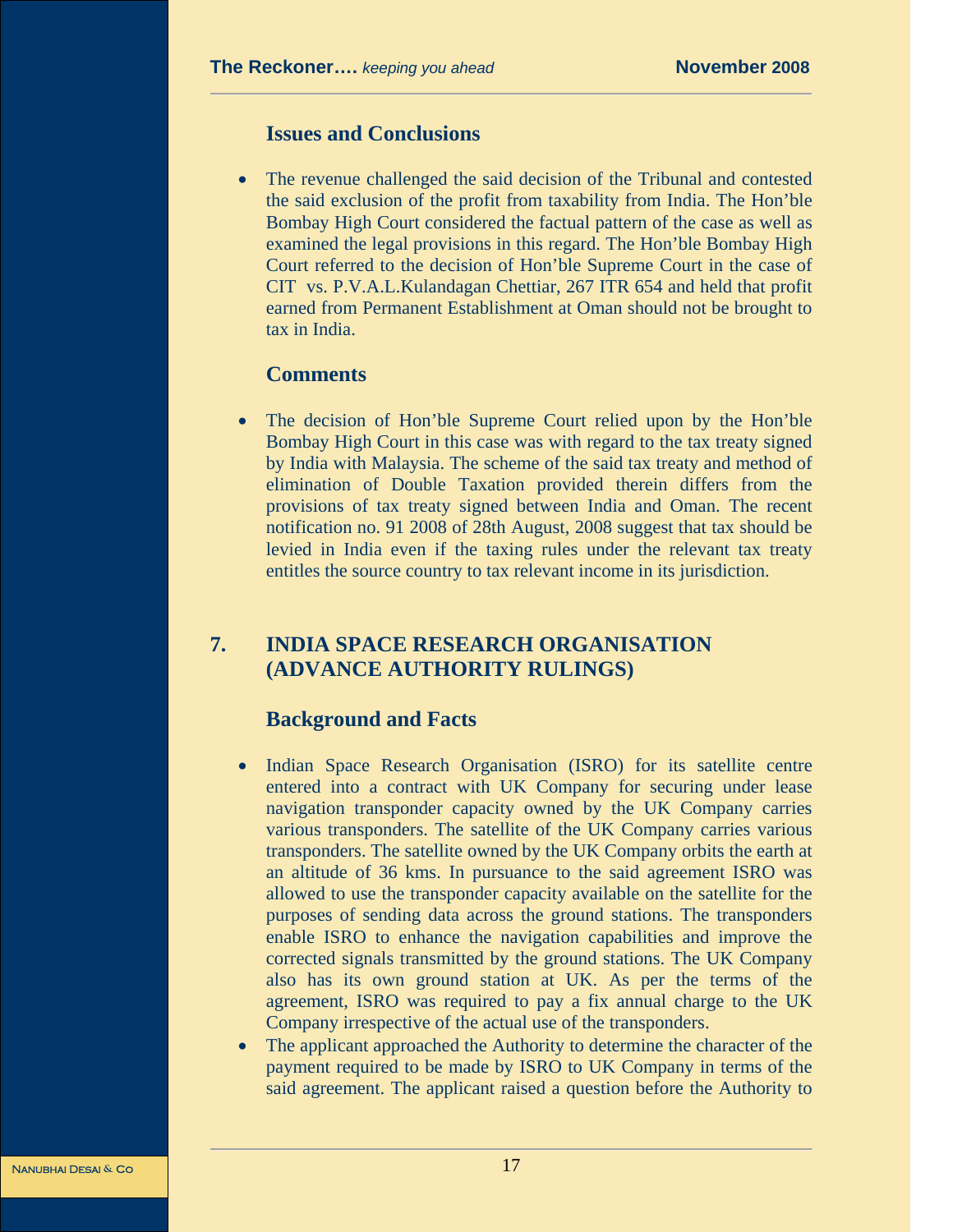determine whether the payment made to the UK Company was in the nature of "Royalty" under the provisions of the Act and / or under the provisions of the treaty signed between India and UK.

# **Contentions of the Applicant and Revenue**

- The Applicant contended before the Authority that the payment under consideration was not in the nature of "Royalty". Having regard to the provisions of the Act as well as the treaty, it was contended by treaty before Authority that the agreement did not grant any right to use in favour of the applicant in as much as the control and operational arrangement of the satellite remains with the UK Company. The applicant submitted that the payment under consideration should not be liable to tax in India at all.
- The revenue contented before the Authority that the payment under consideration would be liable to tax in India since the said payment would be in the nature of "Royalty". The department also suggested that the applicant had controlled over the transponders in as much as the transponders were a keen to the remote control of the Television Set.

# **Ruling by the Advance Authority Rulings**

• After considering the submissions and contentions of the applicant as well as revenue, the department did not agree to the contentions of the revenue. The Authority arrived at a conclusion that no control or operational independence of the satellite was made available to the applicant by the agreement. The Authority noted that transponder automatically responds to the data received from the ground station. The Authority also distinguished the features of the remote control of the Television Set vis-à-vis the transponder of the satellite. The Authority then referred to its own earlier ruling in the case of Del International Services India Private Limited (218 CTR 209). The Authority concluded that payment to be made by ISRO to the UK Company would not be in the nature of "Royalty".

# **8. FUGRO ENGGINEERS BV (DELHI TRIBUNAL)**

# **Background and Facts**

The assessee is a Non-Resident Company. The assessee is incorporated under the laws of Netherlands. The assessee executed various projects in India. The scope of work under the projects involved variety of activities. During the course of assessment proceedings, the assessing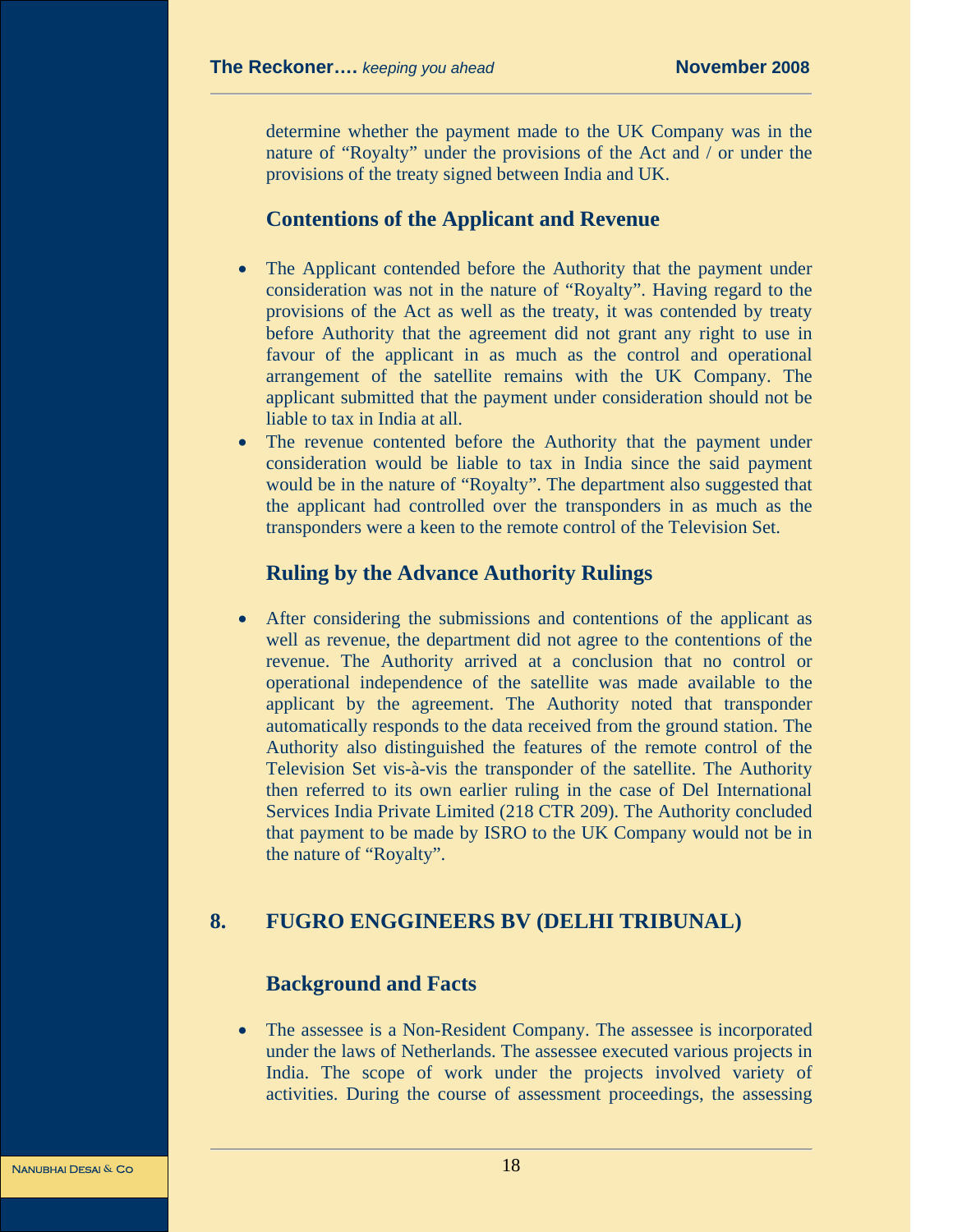officer examined the scope of work of each contract and the services rendered by the assessee. The scope of work involved following activities / services

| <b>ONGC</b><br>· soil investigation for exploration<br>drilling locations<br>drilling and sampling of bore holes<br>• on-board laboratory testing<br>and<br>specialized analysis through risk<br>assessment technique<br><b>Cairn Energy</b><br>geo-physical and geo-technical<br>investigation (at eight different<br>$locations$ across India) – the<br>assessee mobilized its own rig and<br>vessel from Singapore for this work<br>Ganesh<br>execution of work on "Samudra" | <b>Duration of</b><br>the Project |
|---------------------------------------------------------------------------------------------------------------------------------------------------------------------------------------------------------------------------------------------------------------------------------------------------------------------------------------------------------------------------------------------------------------------------------------------------------------------------------|-----------------------------------|
|                                                                                                                                                                                                                                                                                                                                                                                                                                                                                 | 13 days                           |
|                                                                                                                                                                                                                                                                                                                                                                                                                                                                                 | 41 days                           |
| <b>Benzoplast</b><br>Sarveshak" belonging to ONGC<br>and involved geo-technical<br>investigations and geo-technical<br>services on-board the vessel<br>TOTAL                                                                                                                                                                                                                                                                                                                    | 37 days<br>91 days                |

The assessee contended that having regard to the total number of days spent by it in India for execution of the projects, no Permanent Establishment was established in India by it. The assessee relied on article 5 & 7 of the tax treaty. The assessee concluded that assessee had established a Permanent Establishment in India and brought to tax the revenue earned by the assessee from the projects accordingly.

#### **Contention of the Assessee**

• Having regard to the scope of work entrusted to the assessee and the method and manner of the execution of the said projects by the assessee, it should be held that business operations of the assessee were not giving rise to a Permanent Establishment in India. The place of business covers premises, facility or exploration use exclusively by the assessee for the purpose of its business. Having regard to paragraph 2 (i) of article 5 of the tax treaty, a Permanent Establishment can come into existence provided the specified activities continues for more than 183 days. The assessee had spent only 91 days in India and consequently would not get covered under the Permanent Establishment definition covered under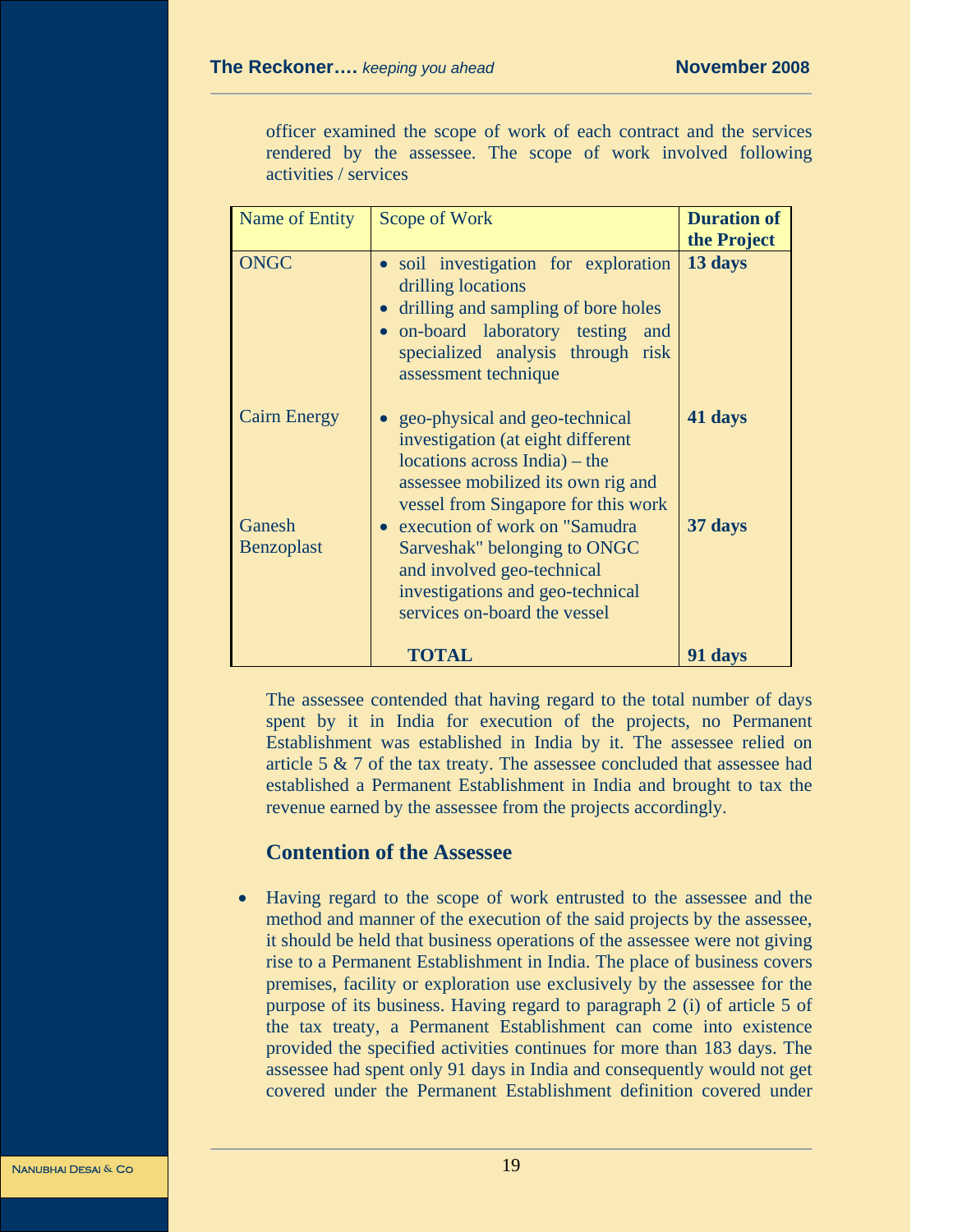paragraph 2 (i). The assessee relied on the decision of Hon'ble Andhra Pradesh High Court in the case of CIT vs Vishakapatnam Port Trust 144 ITR 146. The assessee contended that there should be a projection of the foreign enterprise into the soil of another country which is enduring or permanent nature and only then it could fall within the ambit of definition Permanent Establishment. The assessee also referred to other judicial preceeding and contended that there was no Permanent Establishment of the assessee in India. The assessee also contended that all paragraphs of article 5have to be read together. If the case of the assessee was covered under paragraph 2 (i) of article 5, could not recourse or be taken by the revenue to test the factual pattern of the conditions / definition of Permanent Establishment provided under paragraph 1 of article 5

#### **Contentions of the Department**

The revenue referred to the provisions of paragraph 1 of article 5 of the tax treaty. Paragraph 1 defines the term Permanent Establishment to mean a fix place of business to which the business of the enterprise is wholly or partly carried on. The revenue contended that existence of a fix place of business in India of a Non-Resident and undertaking of business either wholly or partly by such Non-Resident from such place of business would trigger / establish a Permanent Establishment of such Non-Resident in India. The revenue contended that once the case of the assessee falls within the ambit of paragraph 1, it is irrelevant to test the threshold limit for the number of days provided for establishment of a Permanent Establishment under specified circumstances. The revenue also contended that the activities carried on by the assessee in India and also the availability to fix the place of business (in the form of vessel of the Indian entities) would give rise to Permanent Establishment in India. The revenue also distinguished the judicial preceeding cited by the assessee the revenues contention was that the assessee did not erect any installation and therefore would not be covered under the activities prescribed vide paragraph 2 (i) of article 5. The revenue also referred to the commentary in this regard of OECD model tax convention.

# **Conclusions**

The Tribunal considered the facts of the case as well as submissions and arguments of assessee as well as the revenue. The Tribunal noted that each contract executed by the assessee in India was of less than 183 days duration. The Tribunal also noted that the assessee had been conducted such activities in past in India and such activities are carried on by the assessee in India on an ongoing basis. The Tribunal distinguished the legal precedence cited by the assessee. The Tribunal held that paragraph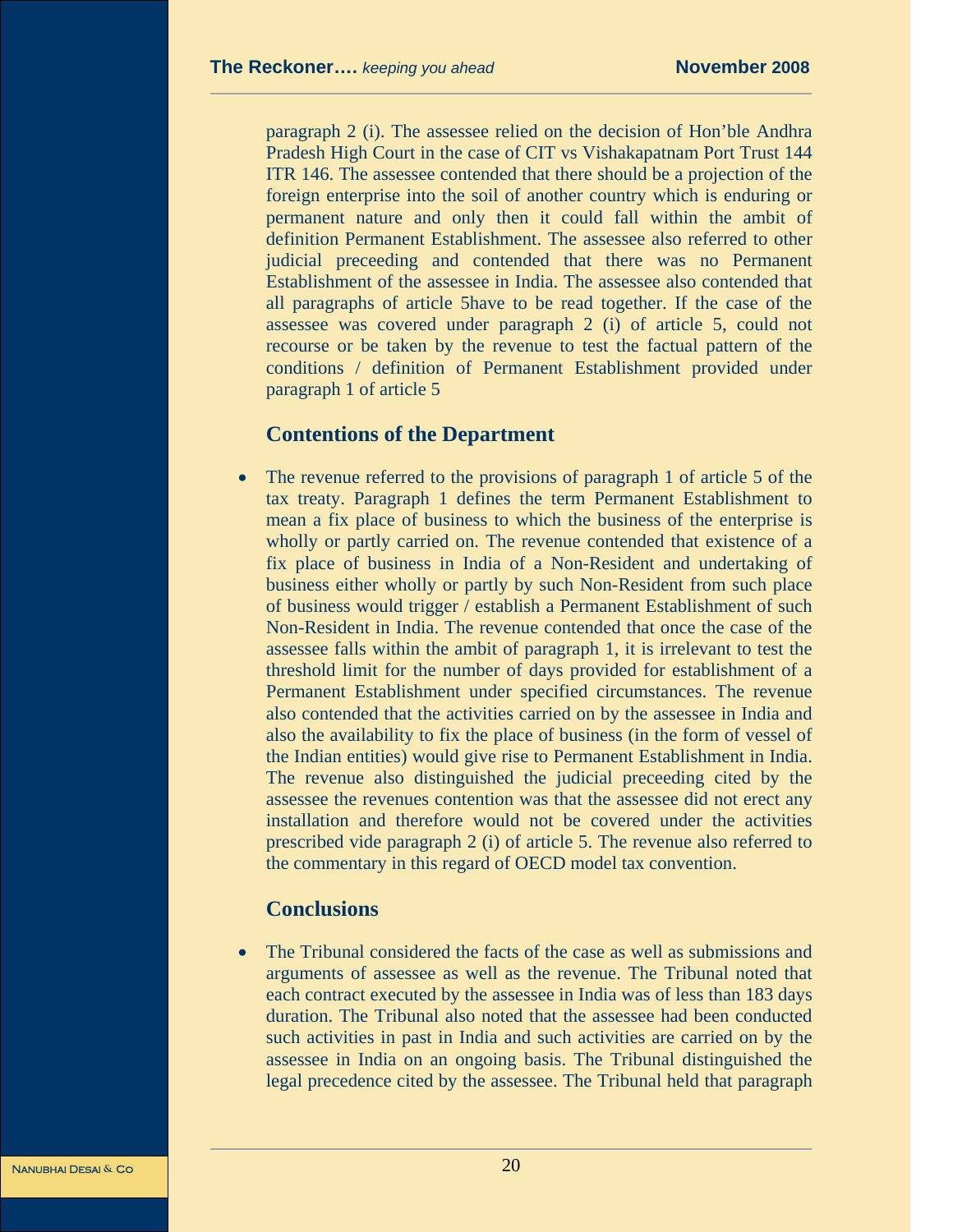3 or paragraph 2 (i) cannot over right article 1 of paragraph 5. The Tribunal was of the view that in order to attract paragraph 1 of article 5, there should be a link between the place of business and the geographical point the duration for which the Non-Resident operates in India is of no relevance at the same time an equipment did not be actually fix to the soil of India. The Tribunal was of the view that the term "through which" article in paragraph 1 should be given vide meaning.

The Tribunal held that no length of time is prescribed in respect of paragraph 1 of article 5 and it was rightfully held by CIT (A) that the assessee have a place of business available to it which would constitute its Permanent Establishment in India.

# **9. SUMITOMO CORPN v. DEPUTY CIT (DELHI TRIBUNAL)**

# **Background and Facts of the Case**

The assessee is a company incorporated at and resident of Japan. After complying with the provision of Foreign Exchange Management Act, the assessee established a liaison office (LO) in India. The assessee obtained necessary approval of Reserve Bank of India (RBI) for establishing LO. The role of LO was to facilitate imports from Japan and exports from India. Three project offices were established by the assessee for different projects of an Indian Company. The Indian Company, after issuing global tender inviting bids for purchase of different methology and equipments, awarded the supervision of the same by the assessee. Head Office of the assessee secured various contracts for supply of equipments in response to the global tenders invited by the Indian Company. The assessee was entitled to receive supervision fees from Indian Company for supervising installation of equipments. The assessee took a stand that it had no PE in India and consequently, the supervision fees would not be subject to tax in India.

# **Questions**

• The assessee preferred an appeal before the Tribunal to determine the taxability of the supervision fees received by its Head Office from the Indian Company and also to determine existence of a PE in India in the form of the LO.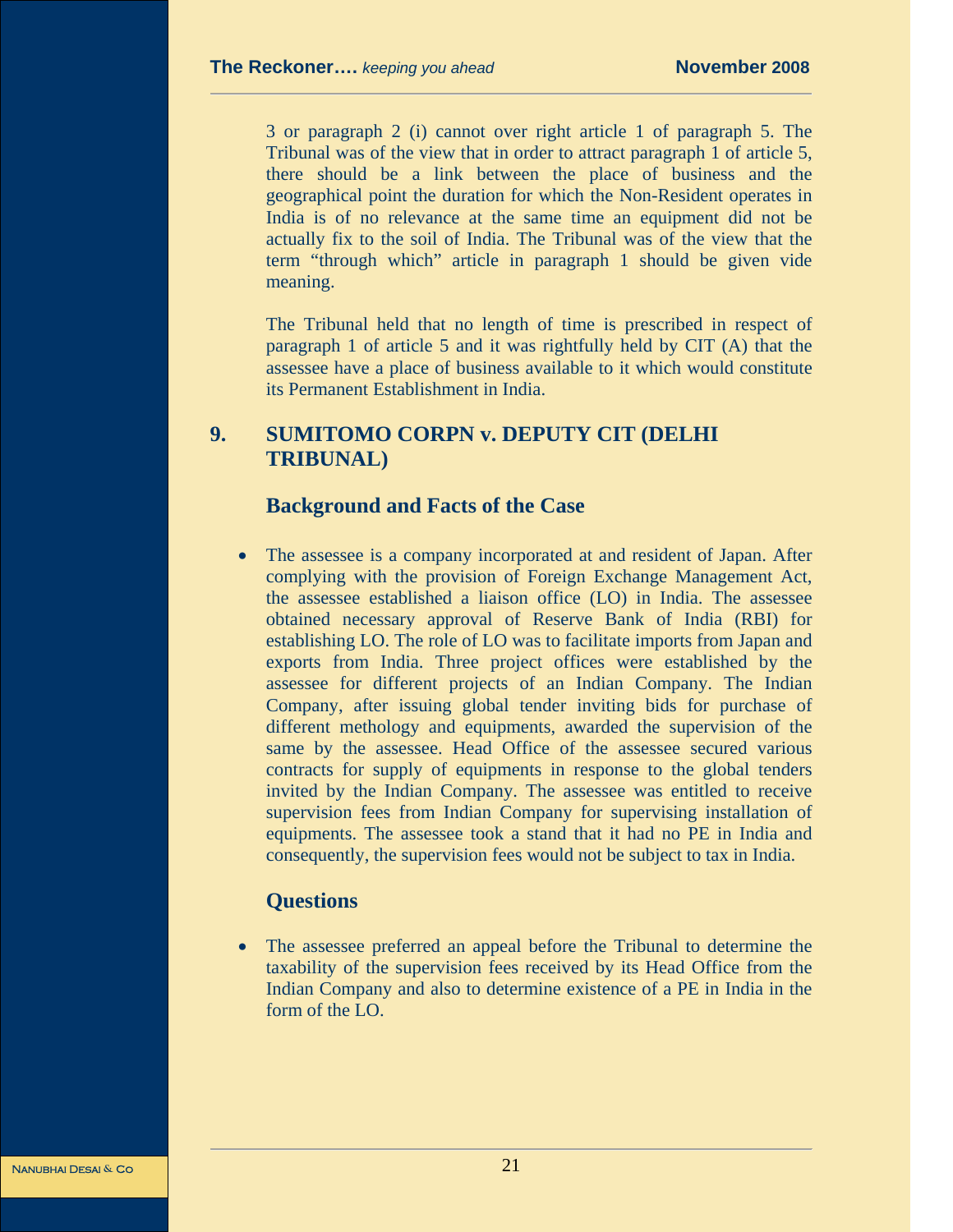#### **Analysis and Decision**

The Revenue contended that project offices established by the assessee were PE of the assessee and it was not necessary that each project should have a separate PE. The Revenue also contended that LO was in fact acting as a PE of assessee in India. The Revenue also contended that supervision fees should be taxed @ 30% and not @ 20%. The assessee contended that the activities by LO were as per the terms and conditions in this regard prescribed by RBI and no commercial activities were undertaken by LO. The assessee therefore contended that having regard to the provisions of article 5 of the tax treaty, LO cannot be regarded as a PE. Further, it was contended by the assessee that contract supply of equipments was directly entered into by the Indian Company with the Head Office and not with LO or project office. As regard to rendering of the supervising service to the supervisors physically visiting India and Indian Company had borne the airfare and other charges of such supervisors. The Tribunal examined the facts of the case and also referred to various judicial precedents. The Tribunal held that the assessee had established PE in India for rendering supervisory services to the Indian Companies. The Tribunal further held that LO could not be regarded as PE of assessee in India. The Tribunal contended that supervision fees should be brought to tax in the hands of the assessee  $\omega$ 20% provided in article 12 (2).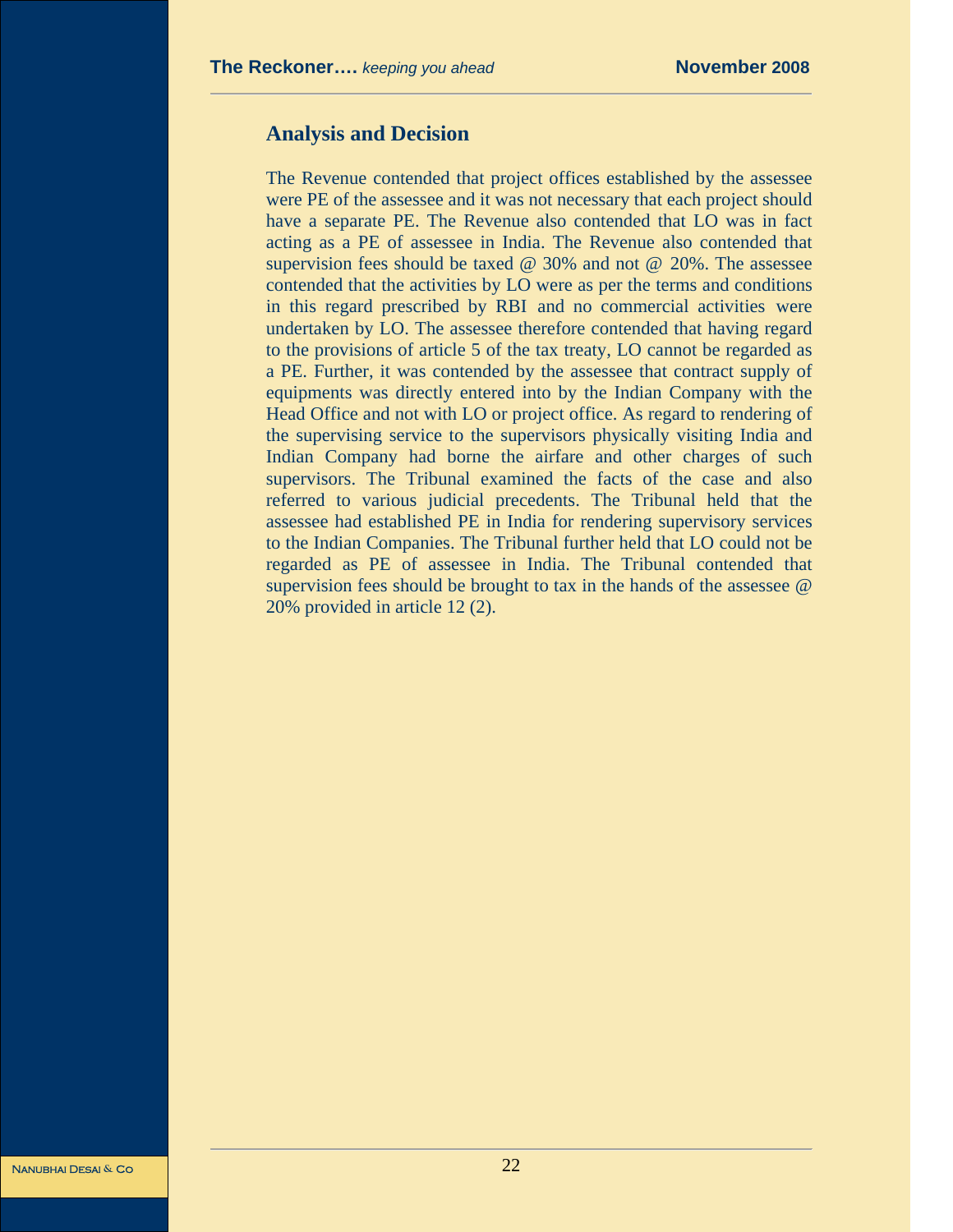# **REGULATIONS GOVERNING INVESTMENTS**

#### **SEBI eases norms for FII investment in exchanges**

The Securities and Exchange Board of India (SEBI) amended its earlier circular to allow Foreign Institutional Investors (FIIs) to buy shares of stock exchanges and other security market infrastructure companies even before they are listed.

In its earlier circular, SEBI had allowed FIIs to pick up shares of stock exchanges and security market infrastructure companies only from the secondary market. However, no exchange was listed.

SEBI, vide this new circular now also allowed FIIs to purchase shares of such exchange which are not listed through the transactions outside the exchange, provided it is not an initial allotment. However, if the exchange is listed, transactions by FIIs should be done through the exchange only.

SEBI has put a limit on foreign direct investments in such companies at 26 per cent and FIIs can invest a further 23 per cent.

# **RBI allows 49% single-entity FDI in credit info companies**

The Reserve Bank of India (RBI) has allowed up to 49 per cent foreign investment in credit information companies (CICs) by a single entity.

This forms part of the revised notification on foreign direct investment (FDI) in CICs. In its earlier circular, while the RBI allowed FDI in CICs up to 49 per cent, it had directed that investments directly or indirectly made by a single entity, whether resident or otherwise, should not exceed 10 per cent of the equity capital of the company.

However, the current notification has clarified that the foreign entity investing in India should not have any single investor with more than 10 per cent voting rights. Voting right is usually limited to share holding in a company. However, in this case, the voting right is limited to 10 per cent of the total share capital of the company even if the shareholding of the entity is above 10 per cent. Official sources close to the development clarified that this distinction has been made to avoid conflict of interest between the foreign investing company and its other businesses.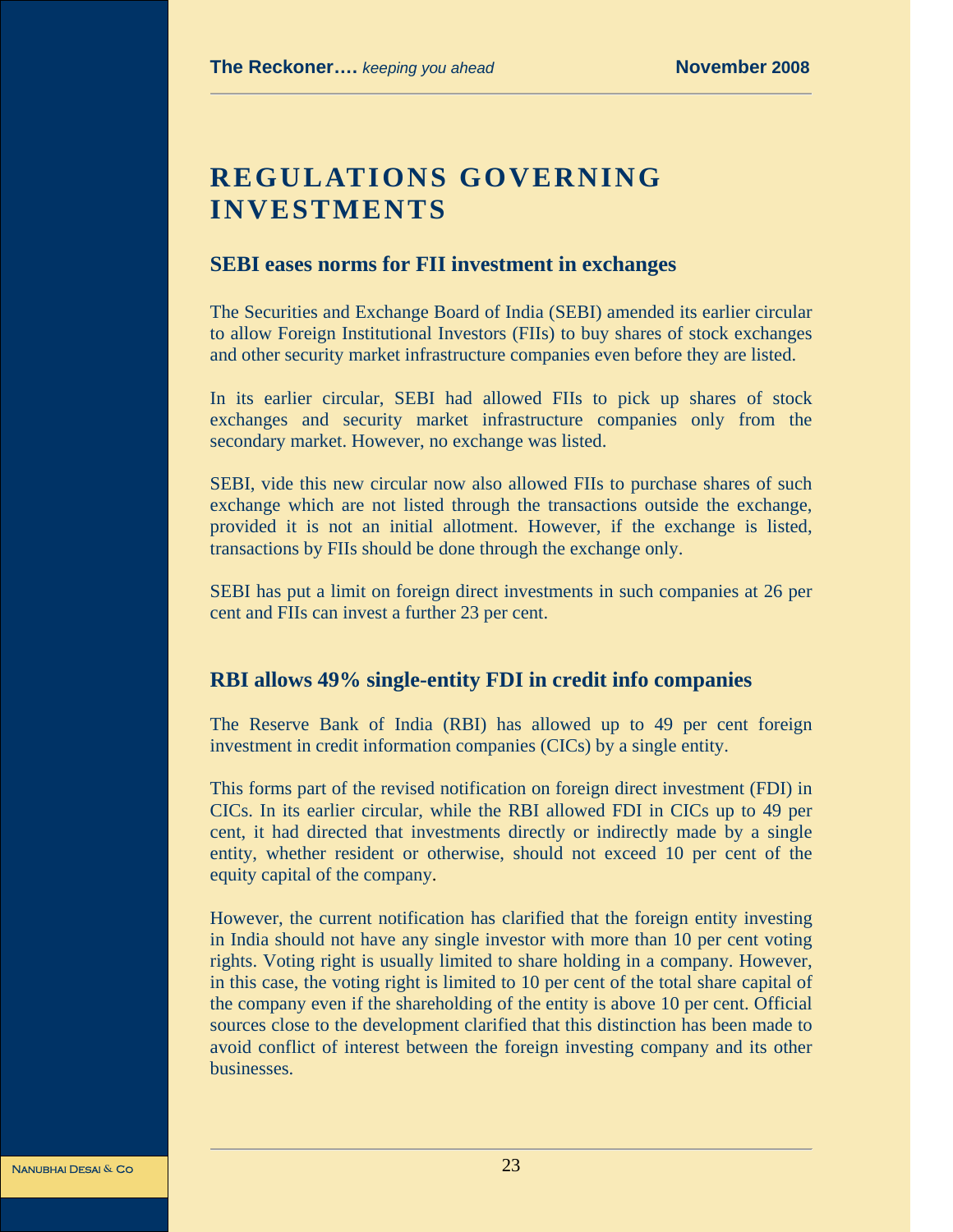However, it is explained that such problems could arise if the foreign investor was a holding company and it had other businesses such as banking, which, in turn, could use information of the CIC for its own business. Restriction in voting right could limit such decisions.

The RBI has clarified that the investor should have an established track record of running a credit information bureau in a well-regulated environment and it should be listed on a recognised stock exchange. In case the investor is a wholly-owned subsidiary of an investment holding company, these conditions would apply. The revision follows discrepancies in FDI norms under press note 1, 2008 and the subsequent RBI notification, which had different views on single entity foreign holding in such companies.

#### **Limited Liability Partnership Bill, 2008 passed by Rajya Sabha**

Recently the Rajya Sabha has passed the Limited Liability Partnership Bill, 2008. Limited Liability Partnership (LLP) as proposed in the Bill, 2008, is a new corporate form that enables professional expertise and entrepreneurial initiative to combine, organize and operate in an innovative and efficient manner. In India, this need has long been recognized for businesses which may require a framework that provides flexibility suited to requirements of service, knowledge and technology based enterprises. The advantage of the LLP form would be that it will not impose detailed legal and procedural requirements intended for large widely held companies on such enterprises. In this way it will also be useful for small enterprises.

The salient features of the LLP Bill, 2008 are as follows:

- 1) The LLP will be an alternative corporate business vehicle that would give the benefits of limited liability but would allow its members the flexibility of organizing their internal structure as a partnership based on an agreement.
- 2) The Bill does not restrict the benefit of LLP structure to certain classes of professionals only and would be available for use by any enterprise which fulfills the requirements of the Act.
- 3) While the LLP will be a separate legal entity, liable to the full extent of its assets, the liability of the partners would be limited to their agreed contribution in the LLP. Further, no partner would be liable on account of the independent or un-authorized actions of other partners, thus allowing individual partners to be shielded from joint liability created by another partner's wrongful business decisions or misconduct.
- 4) LLP shall be a body corporate and a legal entity separate from its partners. It will have perpetual succession. Indian Partnership Act, 1932 shall not be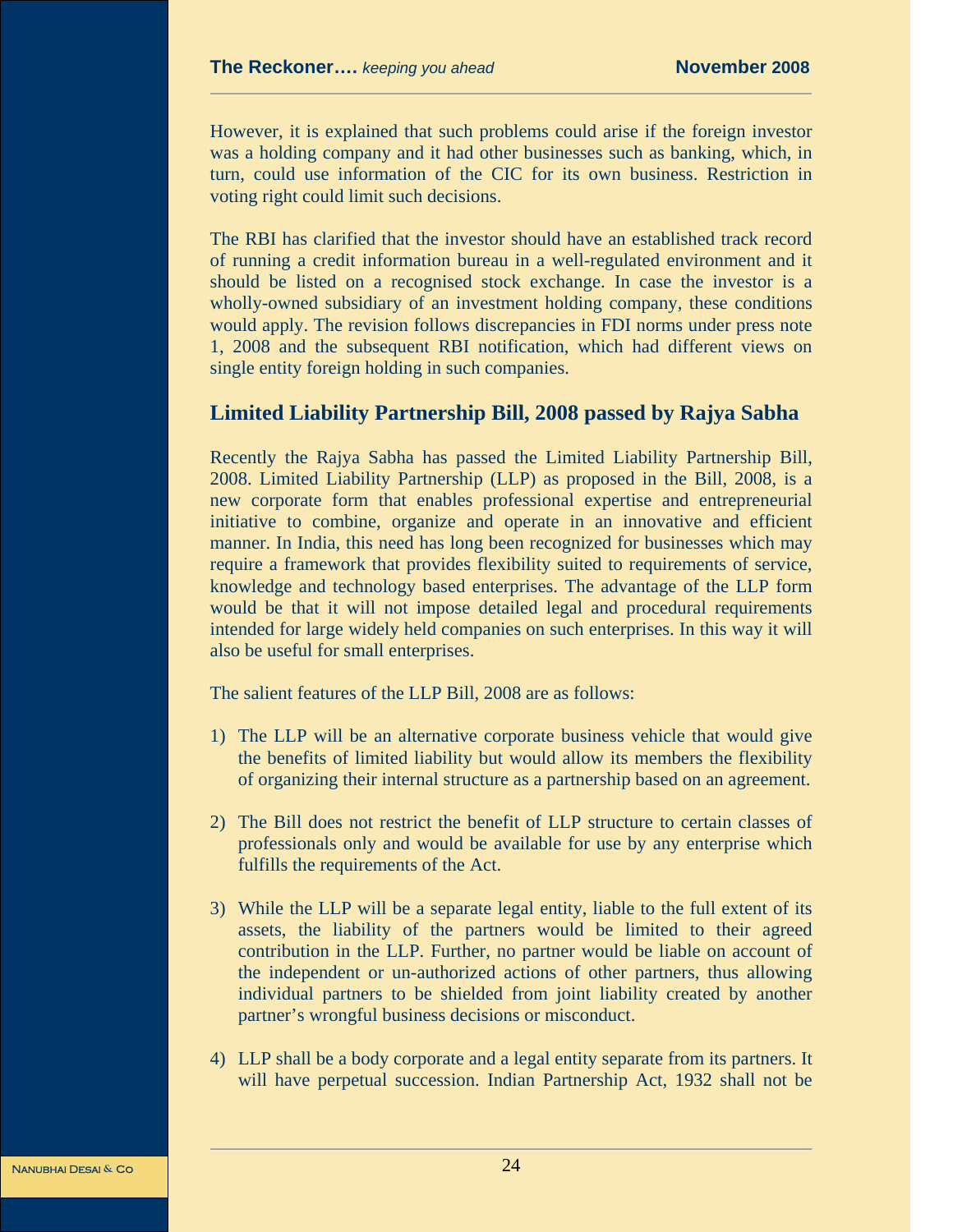applicable to LLPs. Since LLP shall be in the form of a body corporate, it is also proposed that the relevant provisions of the Companies Act, 1956 may be made applicable to LLPs at any time in the future by Notification by Central Government, with such changes or modifications as appropriate.

- 5) An LLP shall be under obligation to maintain annual accounts reflecting true and fair view of its state of affairs. Since tax matters of all entities in India are addressed in the Income Tax Act, 1961, the taxation of LLPs shall be addressed in that Act.
- 6) Provisions have been made in the Bill for corporate actions like mergers, amalgamations etc.
- 7) While enabling provisions in respect of winding up and dissolutions of LLPs have been made in the Bill, detailed provisions in this regard would be provided by way of rules under the Act.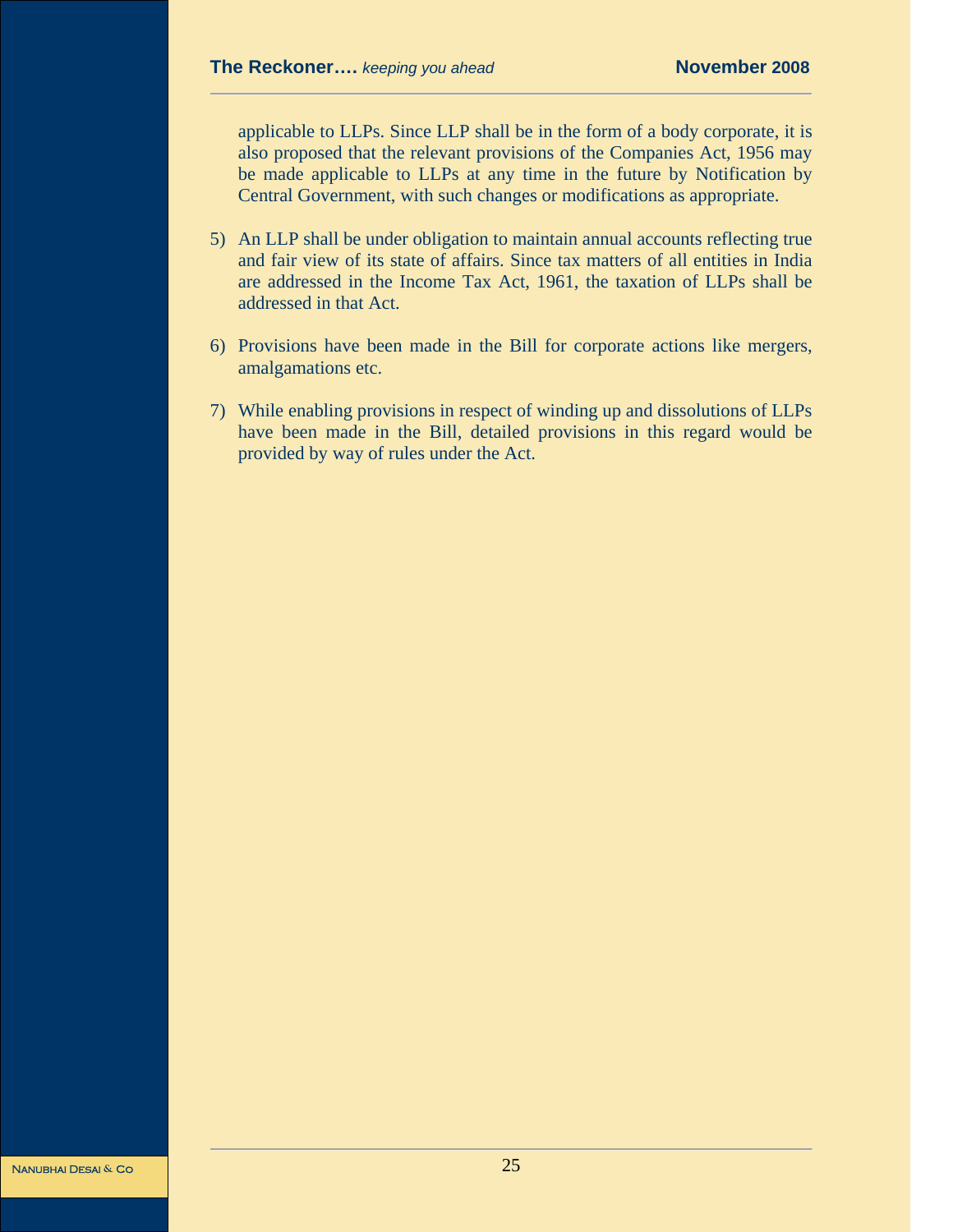# **ACCOUNTS & AUDIT**

# **IFRS – ADVISABLE FOR INDIAN COMPANIES LISTED ON THE US STOCK EXCHANGE**

It will be now advisable for Indian companies listed on the US stock exchanges to comply with International Financial reporting Standards (IFRS) as spending money on the new US GAAP, which is financial accounting standard, FAS— 161 is not going to have long-term benefits.

At present, the companies listed on the US stock exchange have to prepare two set of statements which is by the Indian GAAP as well as by the US GAAP. Once the Indian accounting standards are fully converged with IFRS, then an Indian company listed on the US stock exchange preparing financial statements under Indian GAAP would not be required to prepare a separate financial statement under US GAAP. This would save the compliance cost for the Indian companies listed on the US to a great extent.

According to the decision taken in November 2007 by the Securities and Exchange Commission (US), for the companies listed in the US, financial statements will be accepted without reconciliation to US Generally Accepted Accounting Principles **only if** they are prepared using IFRS as issued by the International Accounting Standard Board. Reconciliation statements are prepared to identify the difference between the financial statements prepared under one set of GAAP and another set of GAAP.

US Financial Accounting Standards Board (FASB) has come out with even more detailed statement of financial accounting standard which is FAS-161. This is effective for financial statements issued for fiscal years and interim periods beginning after November 15, 2008. Although, FAS-161 has its own set of advantages in the form of better disclosures relating to financial instruments like derivatives but still for the Indian companies, to go by IFRS would be a better option. This is because FAS-161 is not going to have long-term benefits.

The companies who are listed on the US stock exchange have an option to choose either between the US GAAP or IFRS. These companies will not be required to give reconciliation statement if they follow IFRS and not the US GAAP.

#### **ACCOUNTING STANDARDS FOR LOCAL BODIES – ICAI**

Recently the Institute of Chartered Accountants of India (ICAI) has come out with first two accounting standards for local bodies, accounting standard for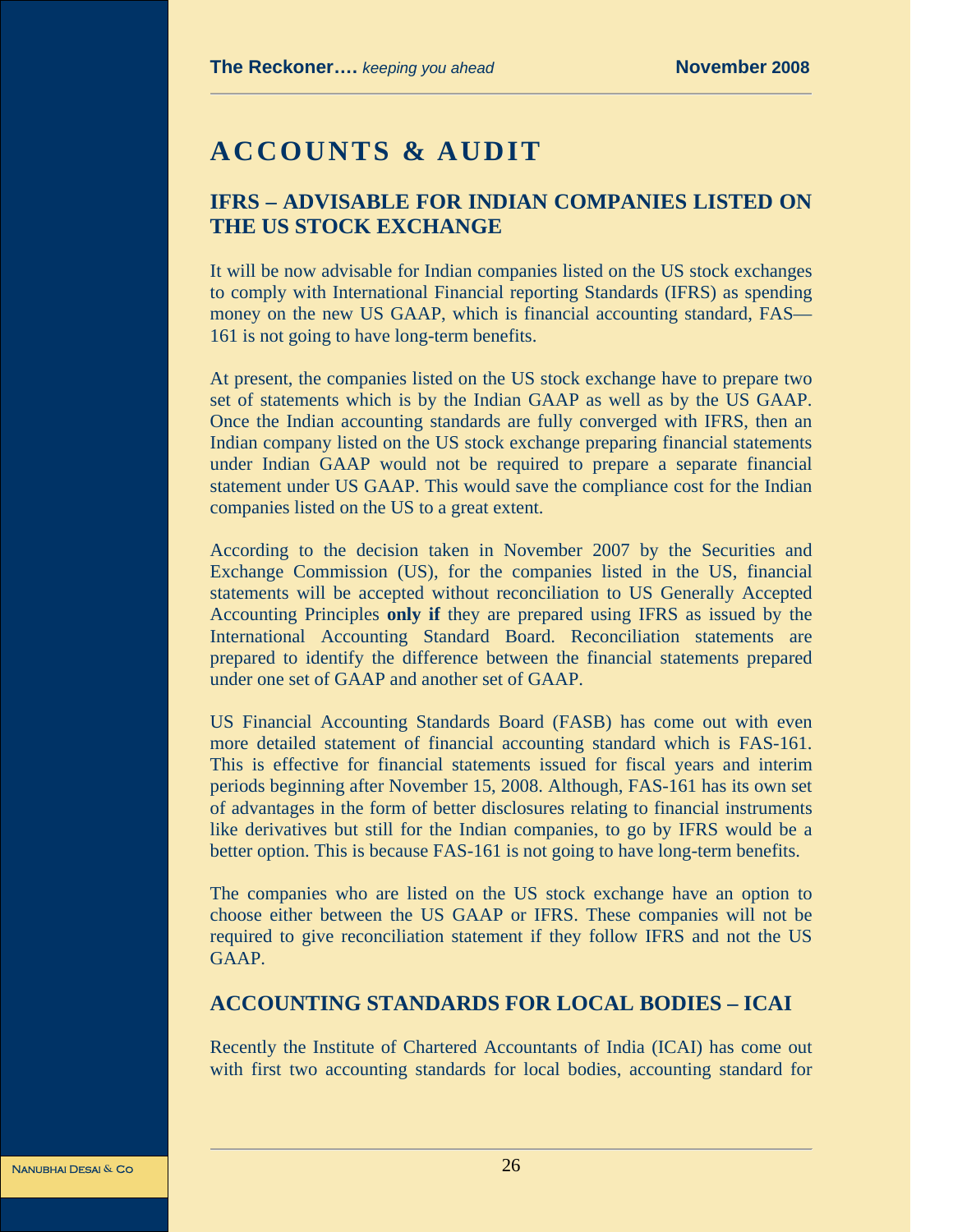local bodies (ASLB) 3— Revenue from Exchange Transactions, and Accounting Standard for Local Bodies (ASLB) 4—Borrowing Costs.

The (ASLB) 3— Revenue from Exchange Transactions lays down the accounting treatment for revenue arising from exchange transactions and events, in addition to specifying revenue recognition norms. It deals with how the revenues of a local body would be accounted when there is some value received in exchange. The new standard would help to recognize the revenue, measurement criteria and how it should be presented in the financial statements. The local bodies like municipalities and panchayats will be able to use this standard for revenue arising from the rendering of services, sale of goods, and other income like royalty, dividend and interest.

The (ASLB) 4—Borrowing Costs prescribes capitalization of borrowing costs that are incurred for acquisition, construction or production of a qualifying asset. As per this standard, any borrowing cost, such as interest or commitment charges related to raising of funds, will be added to the cost of asset.

Currently, there are no accounting standards for local bodies in India.

# **INTERNAL AUDIT FOR STOCK BROKERS/TRADING MEMBERS/CLEARING MEMBERS.**

The Securities and Exchange Board of India (SEBI) has issued recently a circular regarding internal audit for stock brokers, trading members and clearing members to protect the interest of investors in securities and to promote the development of, and to regulate, the securities market. According to this circular, every stock broker, trading member or clearing member will have to carry out complete internal audit on a half yearly basis by Chartered Accountants, Company Secretaries or Cost and Management accounts who are in practice and who do not have any conflict of interest. The first such audit period will be from October 1, 2008 to March 31, 2009.

The scope of such audit shall cover, interalia, the existence, scope and efficiency of the internal control system, compliance with the provisions of SEBI Act, 1992, Securities Contract s (Regulation) Act, 1956, SEBI (Stock Brokers and Sub-Brokers) Regulations, 1992, circulars issued by SEBI, agreements, KYC requirements, Bye Laws of the Exchanges, data security and insurance in respect of the operations of stock brokers/clearing members.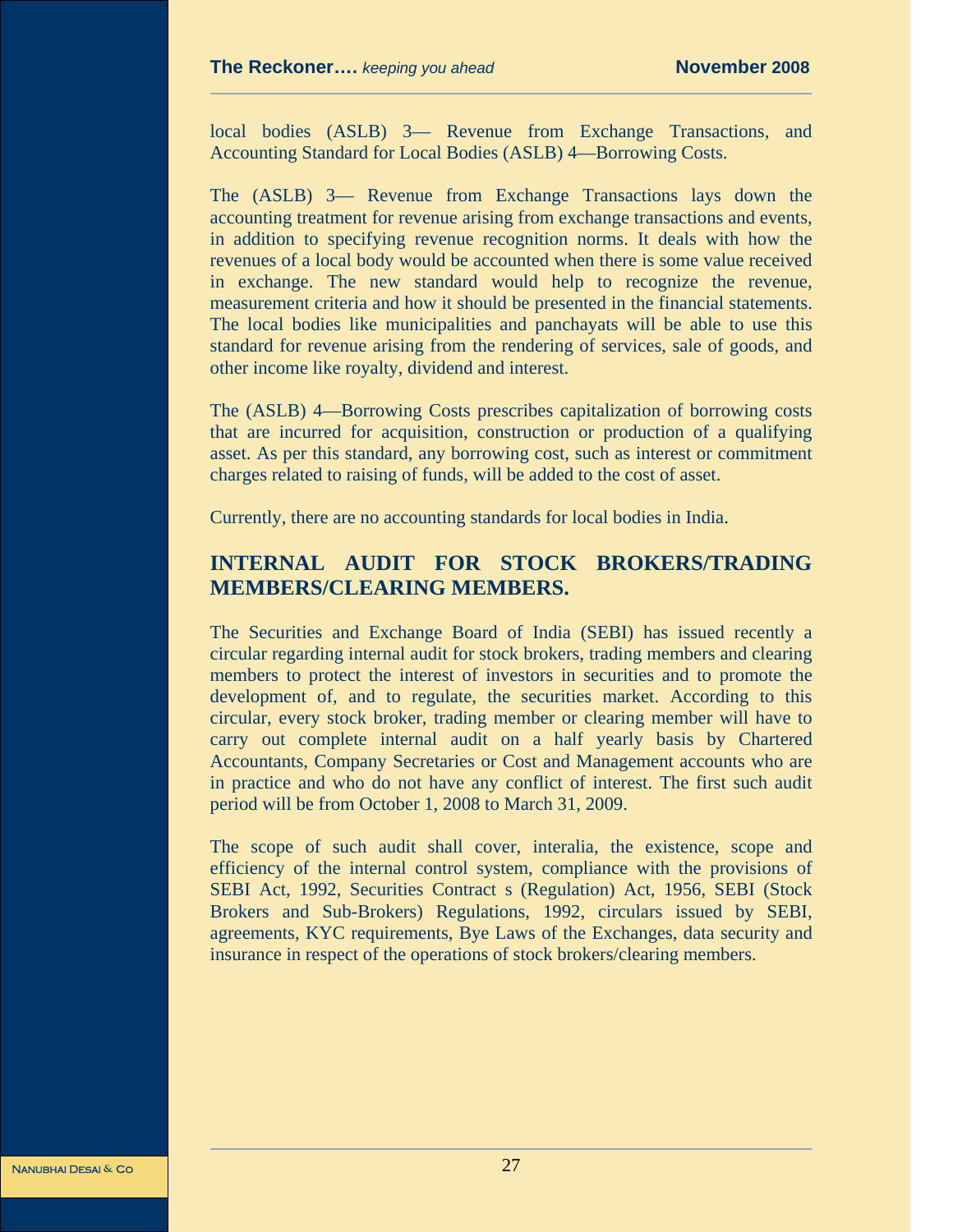#### **PCAOB PROPOSES NEW STANDARDS FOR AUDIT RISK**

The Public Company Accounting Oversight Board has voted to propose seven new auditing standards related to risk assessment.

The proposed standards would supersede the board's interim auditing standards related to audit risk and materiality, audit planning and supervision, consideration of internal control in an audit of financial statements, audit evidence, and performing tests of accounts and disclosures before year end.

The proposed standards would establish requirements and provide direction on audit procedures, from the initial planning stages through the evaluation of the audit results.

The proposed standards cover the auditor's responsibilities for reducing audit risk to an appropriately low level, audit planning and supervision, identifying and assessing the risks of a material misstatement, responding to the risks of a material misstatement, evaluating audit results, considering materiality in planning and performing an audit, and determining the sufficiency of audit evidence. The PCAOB is providing a 120-day comment period, ending February 18, 2009.